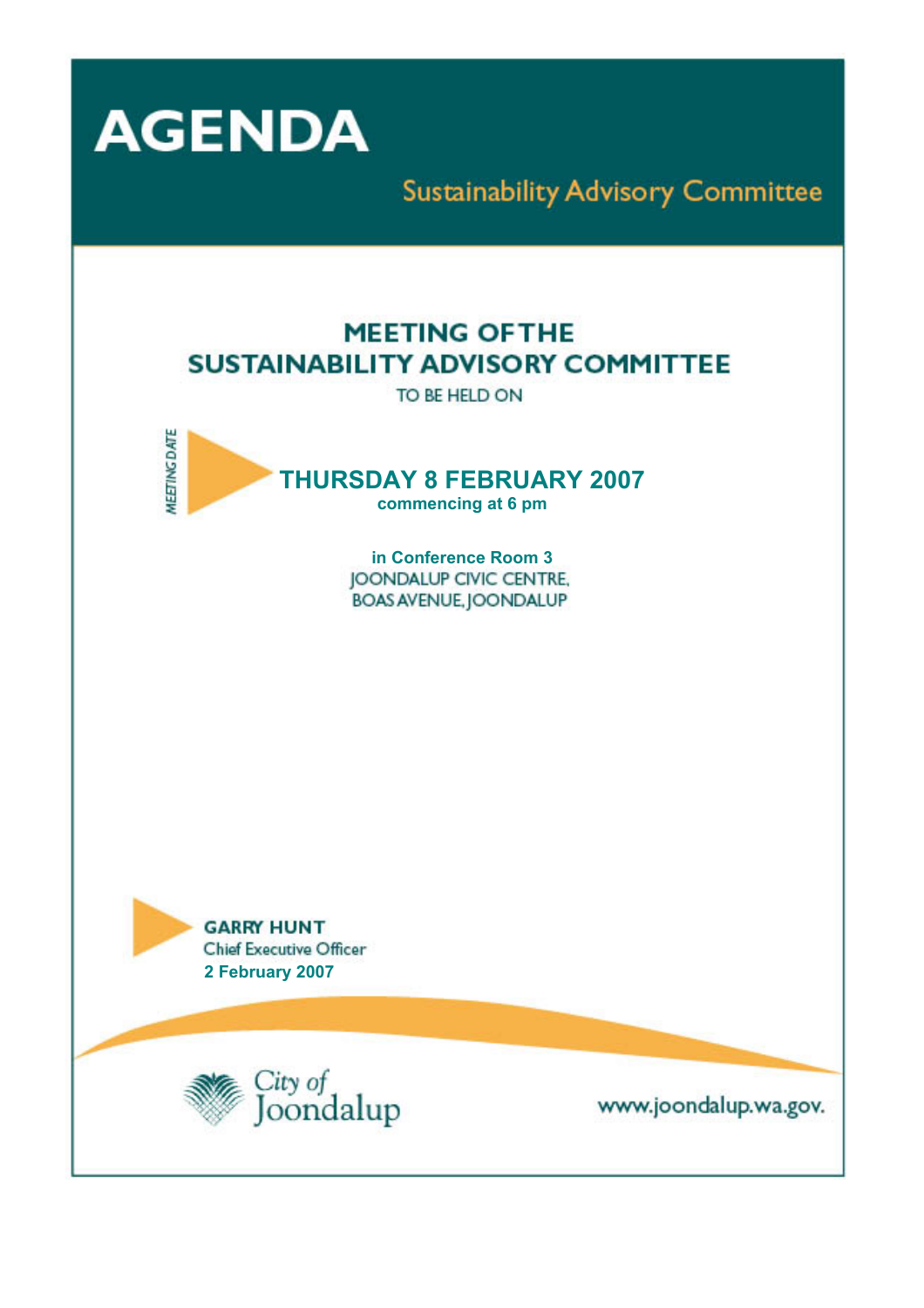# **CITY OF JOONDALUP**

Notice is hereby given that a meeting of the **SUSTAINABILITY ADVISORY COMMITTEE** will be held in Conference Room 3, Joondalup Civic Centre, Boas Avenue, Joondalup on **THURSDAY 8 FEBRUARY 2007** commencing at **6pm** 

GARRY HUNT Chief Executive Officer **Joondalup** 2 February 2007 Material Studies and Technical Studies and Western Australia

## **AGENDA**

#### *Committee Members*

*Cr Michele John Cr Sue Hart Cr Steve Magyar Cr Russ Fishwick Vacant - Community Rep Mr W Carstairs, Community Rep Ms Melanie Barter, Edith Cowan University Vacant – Community Rep Ms U Goeft, PhD Candidate, Edith Cowan University Mr John Willet, Community Rep Mr Brett Dorney, West Coast TAFE Mr Dennis Godley, Community Rep Ms Wendy Herbert, Community Rep Vacant – Community Rep* 

#### *Terms of Reference*

- ¾ *To recommend to the City of Joondalup Council on policy, advice and appropriate courses of action that promote sustainability, which is (1) environmentally responsible, (2) socially sound and (3) economically viable*
- ¾ *To provide advice to Council on items referred to the Committee from the City of Joondalup administration*

#### **DECLARATION OF OPENING**

**APOLOGIES/LEAVE OF ABSENCE**  *Cr Michele John Mr John Willet*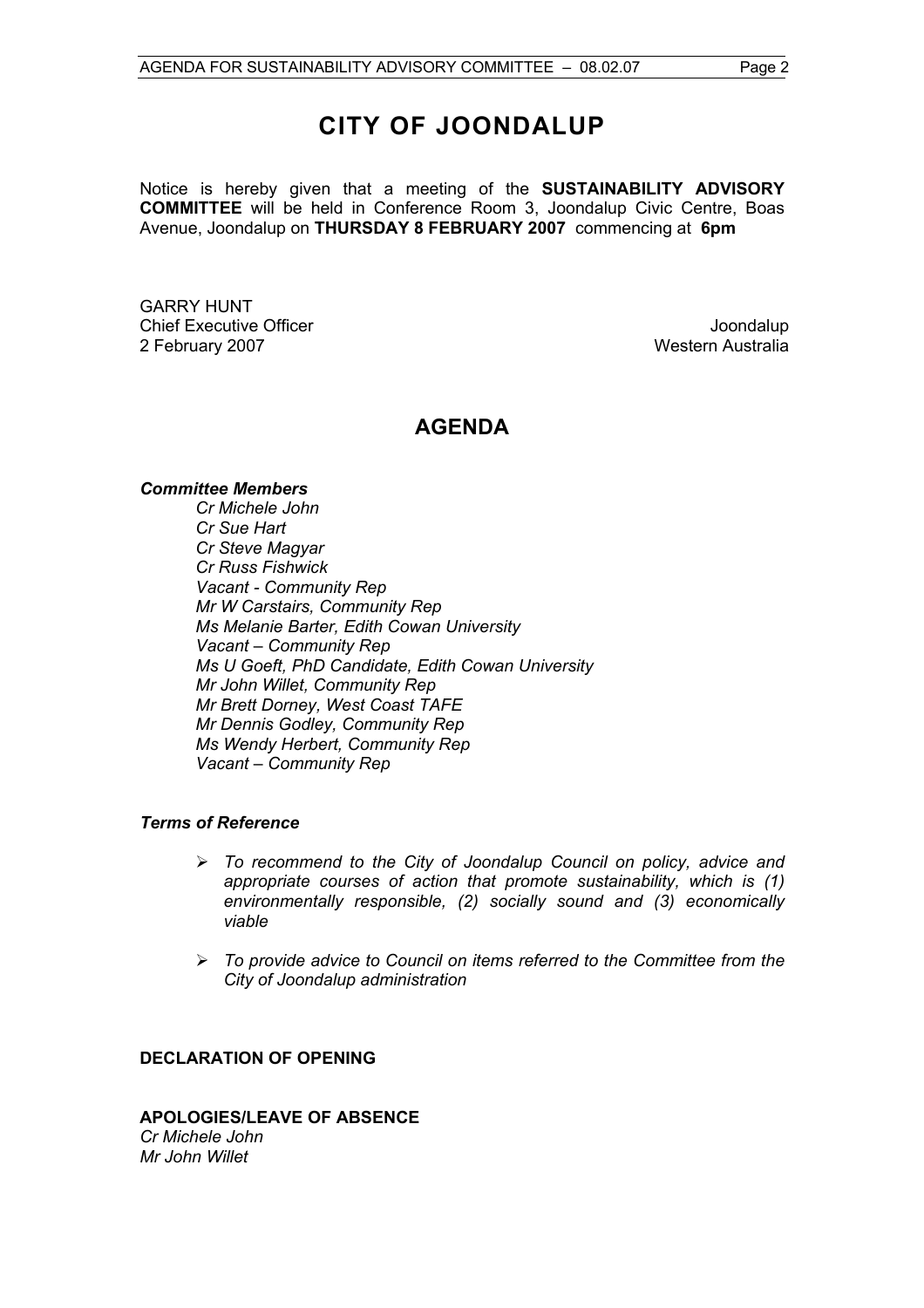#### **CONFIRMATION OF MINUTES**

MINUTES OF THE SUSTAINABILITY ADVISORY COMMITTEE HELD ON 19 OCTOBER 2006

#### **RECOMMENDATION**

**That the minutes of the meeting of the Sustainability Advisory Committee held on 19 October 2006 be confirmed as a true and correct record.** 

#### MINUTES OF THE SUSTAINABILITY ADVISORY COMMITTEE HELD ON 6 DECEMBER 2006

#### **RECOMMENDATION**

Note that the meeting due to be held on 6 December 2006 did not occur as a quorum was not available.

#### **ANNOUNCEMENTS BY THE PRESIDING PERSON WITHOUT DISCUSSION**

#### **Announcement of the Elected Member Strategic Planning retreat**

At the conclusion of the meeting members will be asked to identify sustainability issues of a strategic nature which may be suitable for consideration at this retreat.

#### **Announcement of new meeting cycle for Council**

At the end of 2006, Council approved a new four weekly meeting cycle instead of a three weekly cycle. As a consequence, it would be useful for the Committee to consider future meeting dates.

#### **DECLARATIONS OF INTEREST**

## **IDENTIFICATION OF MATTERS FOR WHICH THE MEETING MAY SIT BEHIND CLOSED DOORS**

#### **PETITIONS AND DEPUTATIONS**

1 Presentation by Mr Brian Fleay of the Sustainable Coalition on Peak Oil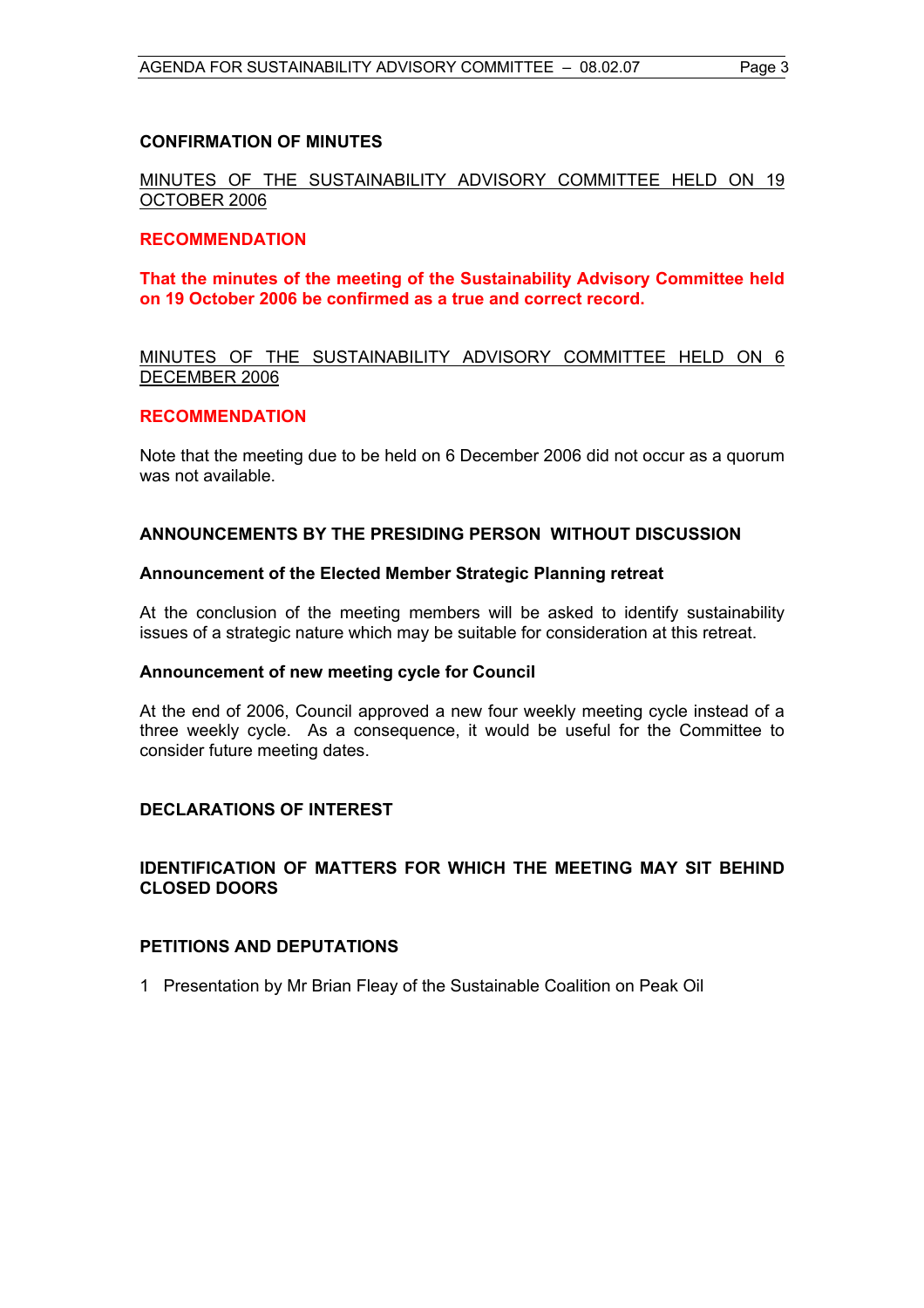## **REPORTS**

| ltem 1            | Resignations from the Sustainability Advisory<br><b>Committee</b>                   | Page 5  |
|-------------------|-------------------------------------------------------------------------------------|---------|
| Item 2            | <b>Response to WALGA'S Systemic Sustainability</b><br><b>Study</b>                  | Page 8  |
| Item <sub>3</sub> | <b>Response to review of Advisory Committees of</b><br>Council                      | Page 11 |
| Item 4            | <b>Exxonmobil - Australia's Energy Future</b>                                       | Page 14 |
| ltem 5            | <b>City of Joondalup Bicycle Plan</b>                                               | Page 18 |
| ltem 6            | <b>City of Joondalup Water Usage</b>                                                | Page 23 |
| Item 7            | <b>Water Grants Available for 2007</b>                                              | Page 26 |
| Item 8            | <b>Grey Water</b>                                                                   | Page 28 |
| Item 9            | <b>Rainwater Tanks</b>                                                              | Page 32 |
| Item 10           | <b>Cities for Climate Protection Australia Measures</b><br><b>Evaluation Report</b> | Page 38 |

## **MOTIONS OF WHICH PREVIOUS NOTICE HAS BEEN GIVEN**

**REQUESTS FOR REPORTS FOR FUTURE CONSIDERATION** 

**CLOSURE**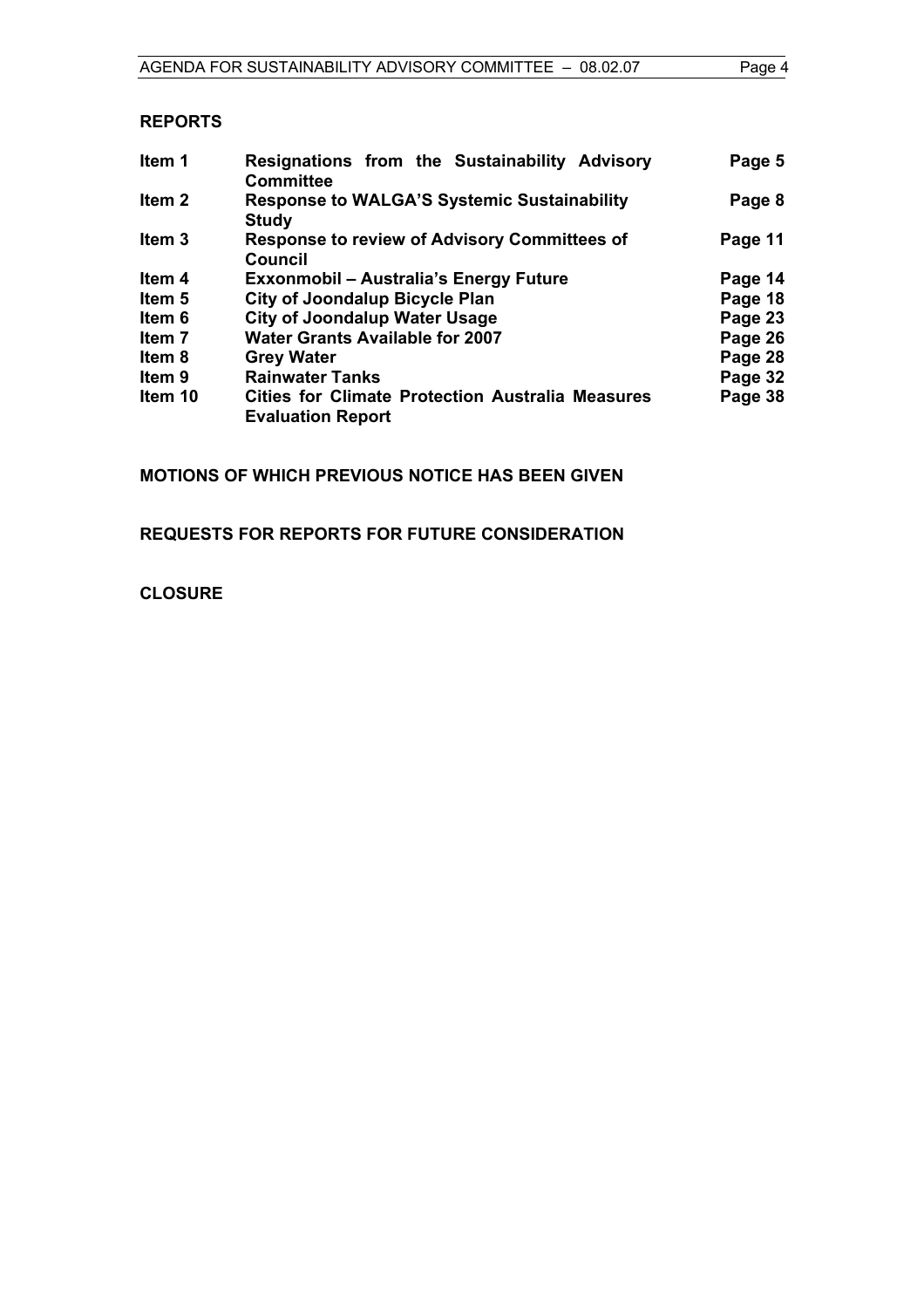## **ITEM 1 RESIGNATIONS FROM THE SUSTAINABILITY ADVISORY COMMITTEE - [00906]**

**WARD:** All

**RESPONSIBLE** Mr Ian Cowie **DIRECTOR:** Governance and Strategy

#### **PURPOSE**

To advise of three recent resignations of members of the Sustainability Advisory Committee (SAC).

## **EXECUTIVE SUMMARY**

The Council at its meeting held on 24 May 2006 appointed elected members and community representatives with local knowledge, expertise with respect to sustainable development and connections within the community to serve on the SAC.

Resignations have recently been received from Mr Keiron D'Arcy, Dr Martin Brueckner and Dr Vincent Cusack. This report recommends that these resignations be accepted with a vote of thanks for their commitment and significant contribution to the work of the Committee.

## **BACKGROUND**

With the resignations of Mr D'Arcy, Dr Brueckner and Dr Cusack from the Committee membership of the SAC comprises of the following individuals:

- 1. Cr Michele John, Presiding Person
- 2. Cr Russ Fishwick, Deputy Presiding Person
- 3. Cr Sue Hart
- 4. Cr Steve Magyar
- 5. Ms Melanie Barter, Edith Cowan University
- 6. Mr Will Carstairs, Community Representative
- 7. Mr Brett Dorney, West Coast TAFE
- 8. Mr Denis Godley, Community Representative
- 9. Ms Ute Goeft, Community Representative
- 10. Ms Wendy Herbert, Community Representative
- 11. Mr John Willett, Community Representative
- 12. Vacant
- 13. Vacant
- 14. Vacant

Quorum: 7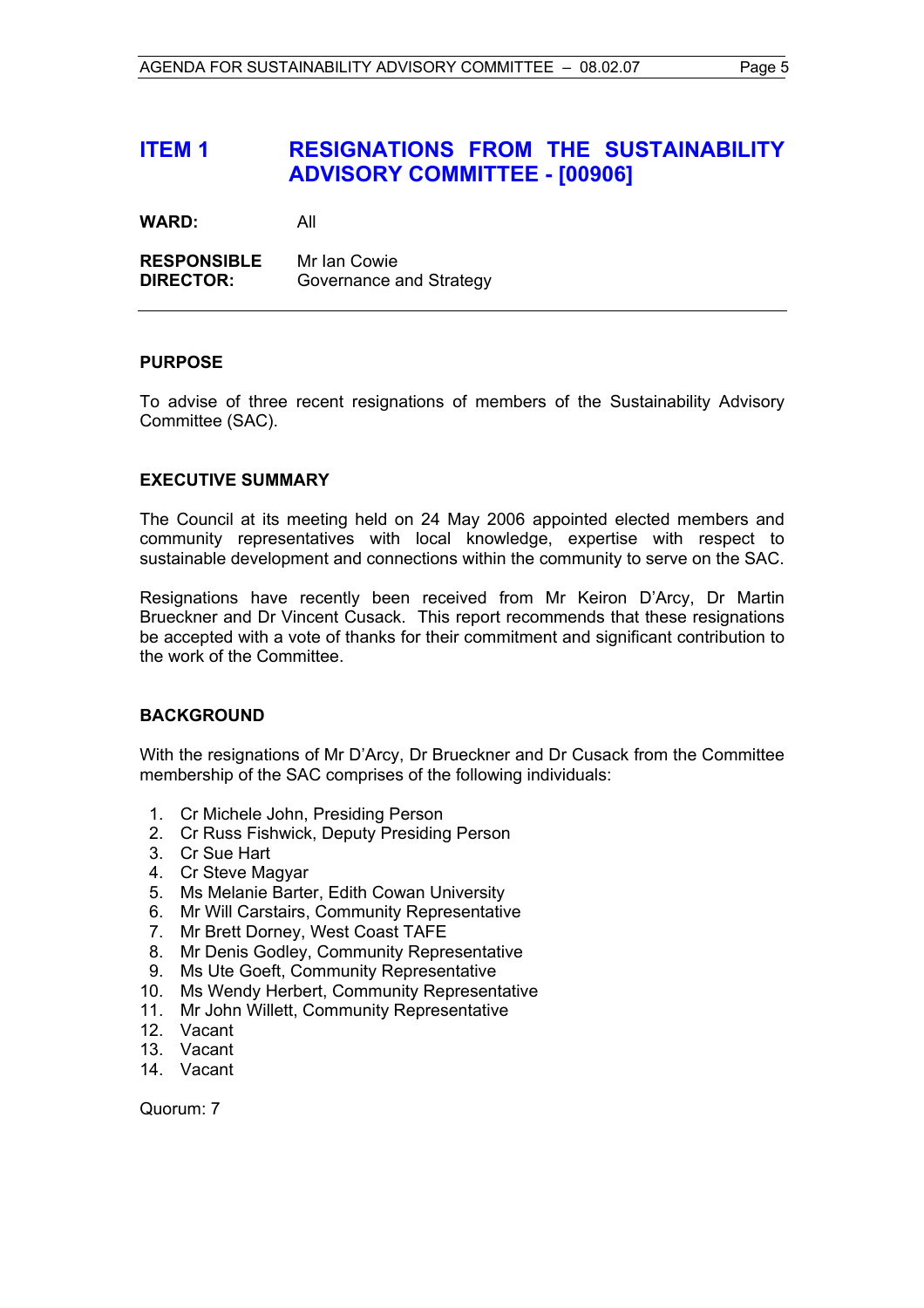### **DETAILS**

#### **Issues and options considered:**

Resignations from the Committee have been received from Mr D'Arcy, Dr Breuckner and Dr Cusack.

It is recommended that the three resignations be accepted.

#### **Link to Strategic Plan:**

Not applicable.

## **Legislation – Statutory Provisions:**

The Local Government Act 1995 includes provisions in relation to the membership of committees and quorums.

#### **Risk Management Considerations:**

Not applicable.

## **Financial/Budget Implications:**

Not applicable.

#### **Policy Implications:**

Not applicable.

#### **Regional Significance:**

Not applicable.

## **Sustainability Implications:**

Not applicable.

#### **Consultation:**

Nil.

#### **COMMENT**

It should be noted that the Small Business Centre has been asked to advise the City if it will be nominating a new representative to the Committee. A response has still to be received.

## **ATTACHMENTS**

Nil.

## **VOTING REQUIREMENTS**

Simple Majority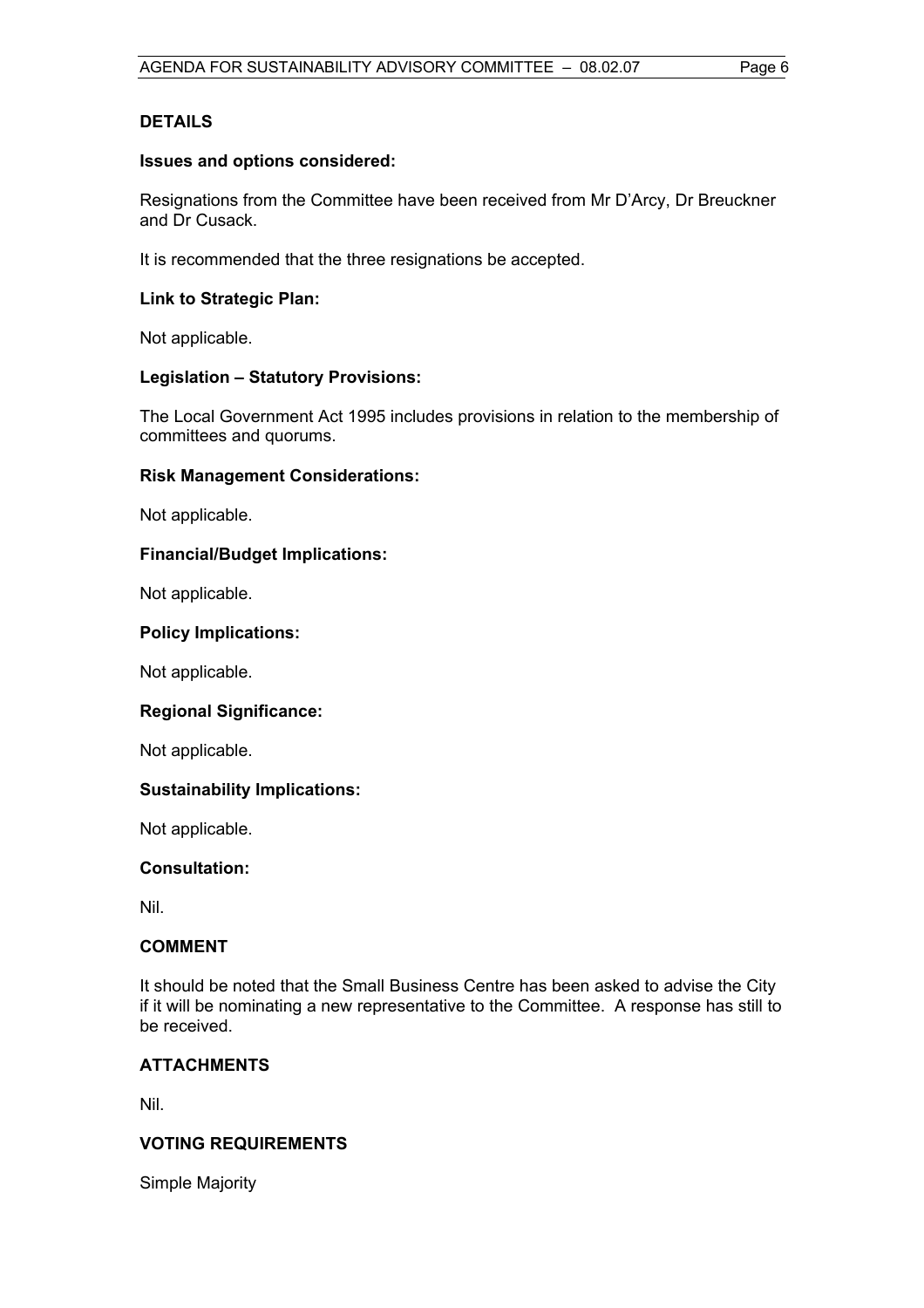### **RECOMMENDATION**

**That the Sustainability Advisory Committee recommends to the Council that it:** 

- **1 ACCEPTS the resignations of Mr Kieron D'Arcy, Dr Martin Breuckner and Dr Vincent Cusack;**
- **2 THANKS Mr D'Arcy, Dr Breuckner and Dr Cusack for their commitment and significant contribution to the work of the Committee.**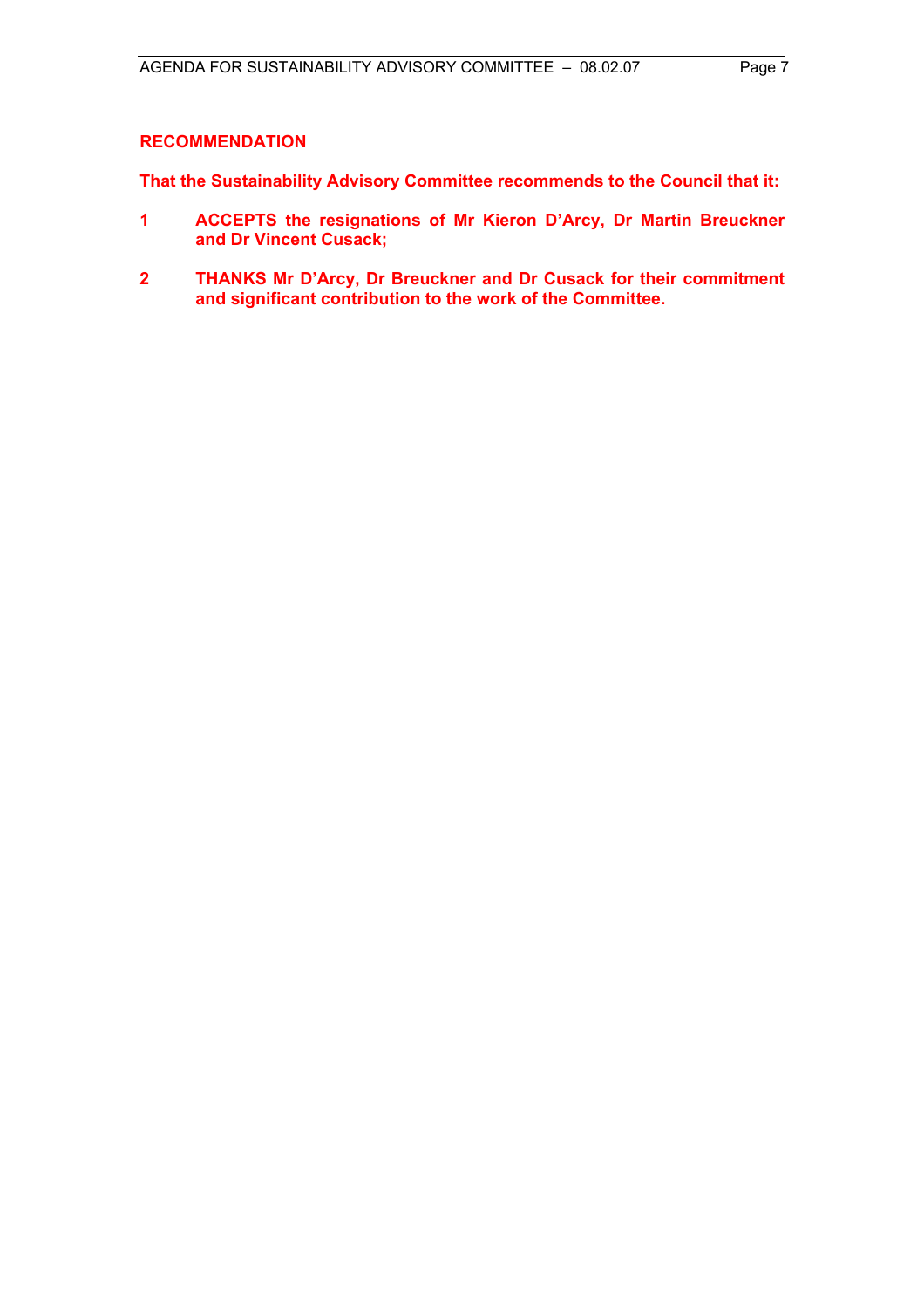## **ITEM 2 RESPONSE TO WALGA'S SYSTEMIC SUSTAINABILITY STUDY – [00906] [12542]**

**WARD:** All

**RESPONSIBLE** Mr Ian Cowie **DIRECTOR:** Governance and Strategy

#### **PURPOSE**

For the Sustainability Advisory Committee (SAC) to note the amendments made to Council report 'Response to WALGA's Systemic Sustainability Study'.

#### **EXECUTIVE SUMMARY**

WALGA is seeking feedback on an interim report titled "In Your Hands; Shaping the Future of Local Government in Western Australia". The report poses a range of questions for local governments to answer and provides a framework against which individual local governments can assess their financial sustainability.

## **BACKGROUND**

At the meeting of Council on 19 September 2006, it was agreed that the City's proposed submission to WALGA on the Systemic Sustainability Study be referred to the Sustainability Advisory Committee. Specifically, the resolution stated:

*REFERS Report CJ155-09/06 – Response to WALGA's Systemic Sustainability Study to the Sustainability Advisory Committee for advice regarding the sustainability of local government prior to endorsing a submission being forwarded to WALGA.* 

At its meeting on 19 October 2006 the SAC moved the following motion:

*"That the Sustainability Advisory Committee thanks Mr Cowie for his explanation of the suggested responses to the questions posed in the Systemic Sustainability Study and NOTES that Mr Cowie will be resubmitting the report to Council to reflect the Committee's comments".*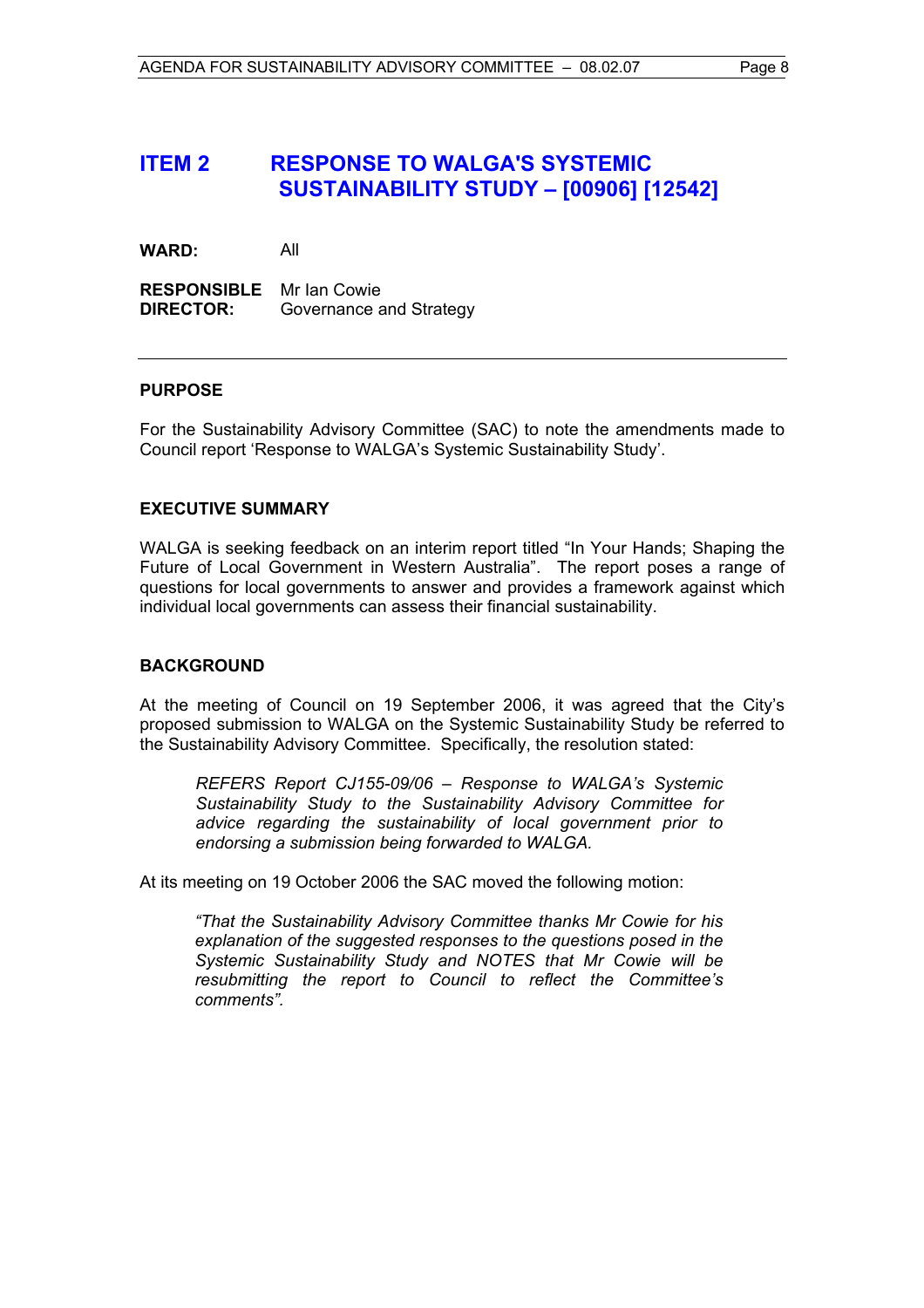### **DETAILS**

#### **Issues and Options Considered:**

Answers to questions that have been amended to reflect SAC's comments are 1, 22, 23 and 24, as shown in attachment 1 to this report.

#### **Link to Strategic Plan:**

Not applicable.

## **Legislation – Statutory Provisions:**

The interim report of the Systemic Sustainability Study panel makes reference to a range of provisions in the Local Government Act and these are commented on in the attached report.

#### **Risk Management Considerations:**

Not applicable.

## **Financial/Budget Implications:**

Not applicable.

#### **Policy Implications:**

Not applicable

## **Regional Significance:**

The Systemic Sustainability Study has state wide implications.

#### **Sustainability implications:**

The Systemic Sustainability Study addresses local government sustainability.

## **Consultation:**

Not applicable.

## **COMMENT**

Nil.

#### **ATTACHMENTS**

Attachment 1 Response to WALGA's Systemic Sustainability Study

## **VOTING REQUIREMENTS**

Simple majority.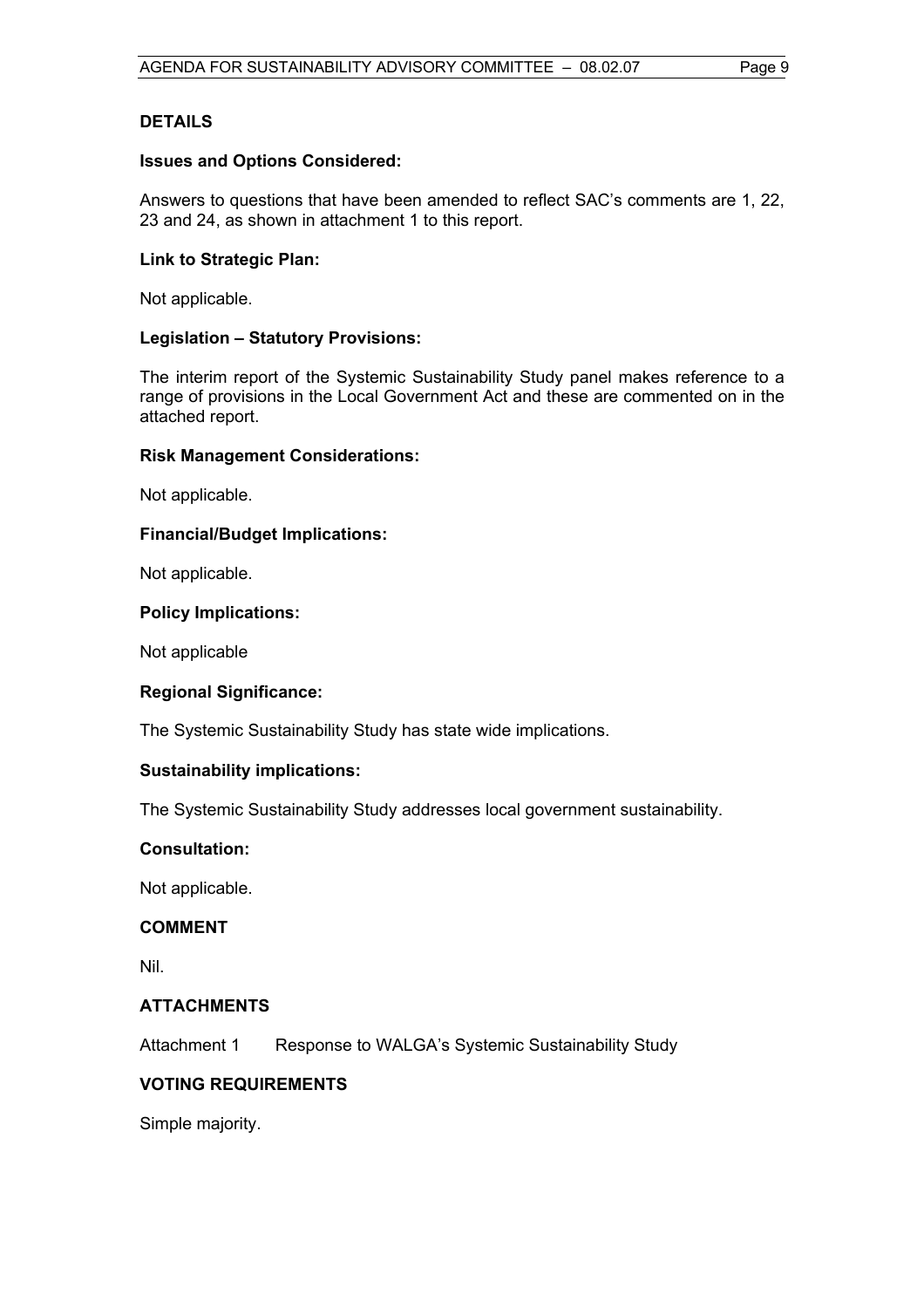#### **RECOMMENDATION**

**That the Sustainability Advisory Committee NOTES the contents of the report to Council with respect to WALGA's Systemic Sustainablity Study as shown in Attachment 1 to this Report.** 

*Appendix 1 refers*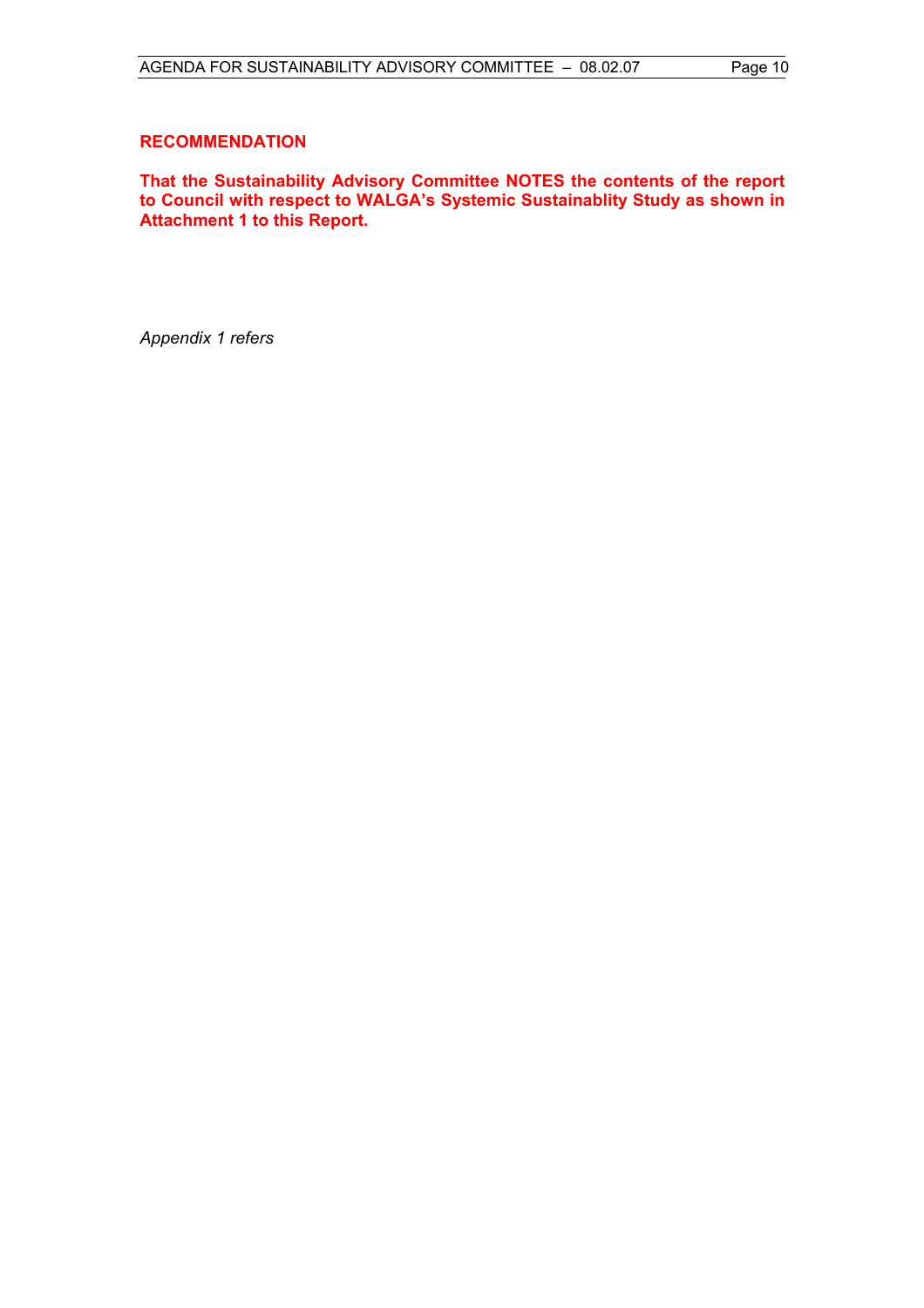## **ITEM 3 RESPONSE TO REVIEW OF ADVISORY COMMITTEES OF COUNCIL – [15058]**

**WARD:** All

**RESPONSIBLE** Mr Ian Cowie **DIRECTOR:** Governance and Strategy

#### **PURPOSE**

To request that the Sustainability Advisory Committee considers Council Report CJ174-10/06 'Review of Advisory Committees of Council' as referred to the Sustainability Advisory committee (SAC) by Council at its meeting of 10 October 2006.

#### **EXECUTIVE SUMMARY**

Council has referred its report 'Review of Advisory Committees of Council' to the relevant Committees for their information and comment. The report identifies four options in relation to the operation of Advisory Committees:

- Tailoring approaches to meet different objectives;
- Establishing a different Advisory Committee structure format;
- Induction and training for Advisory Committee members; and
- Developing a protocol for referrals between Council and its Advisory Committees.

#### **BACKGROUND**

At the meeting of Council on 10 October 2006, it was agreed that the Council Report regarding the Review of Advisory Committees of Council be referred to the next available meeting of each of the City's Advisory Committees. Specifically, the resolution stated:

*REFERS Report CJ174–10/06 – to the Committees for their information and comment.* 

## **DETAILS**

#### **Issues and options considered:**

Attachment 1 provides a copy of the above report.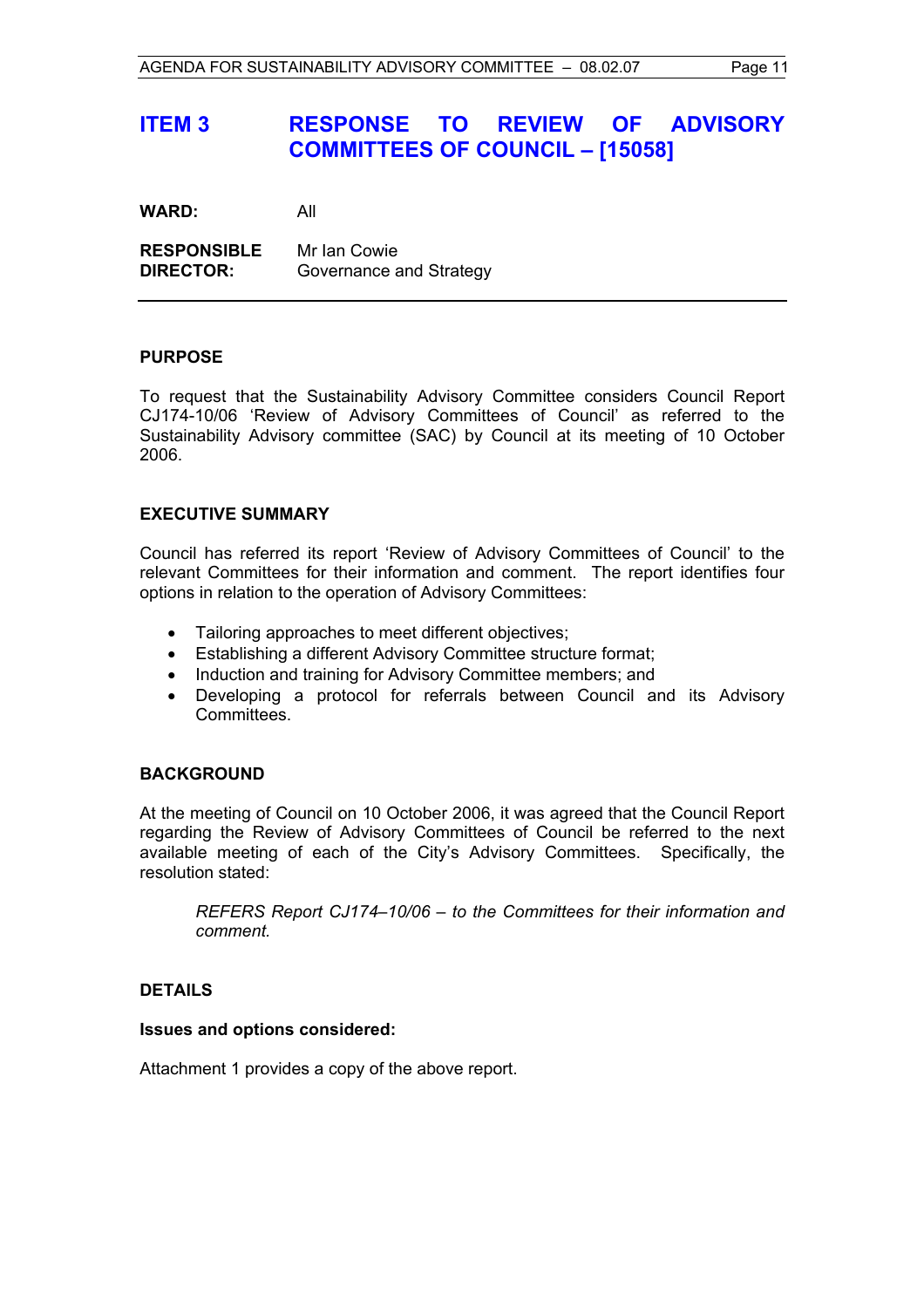## **Link to Strategic Plan:**

| Outcome :    | The City of Joondalup is an interactive community.             |
|--------------|----------------------------------------------------------------|
| Objective :  | 4.3: To ensure the City responds to and communicates with the  |
|              | community.                                                     |
| Strategies : | 4.3.2: Provide fair and transparent decision making processes. |

## **Legislation – Statutory Provisions:**

The Advisory Committees have been established in accordance with provisions of the Local Government Act 1995 relating to Committees.

#### **Risk Management Considerations:**

Not applicable.

#### **Financial/Budget Implications:**

Not applicable.

#### **Policy Implications:**

Not applicable.

#### **Regional Significance:**

Not applicable.

## **Sustainability Implications:**

Consideration of the report by the SAC will ensure the Council receives the most appropriate advice in this area.

#### **Consultation:**

The attached report considers the most appropriate ways for Council to engage with and consult the community.

## **COMMENT**

Nil.

## **ATTACHMENTS**

Attachment 1 Council Report CJ174 – 10/06

## **VOTING REQUIREMENTS**

Simple majority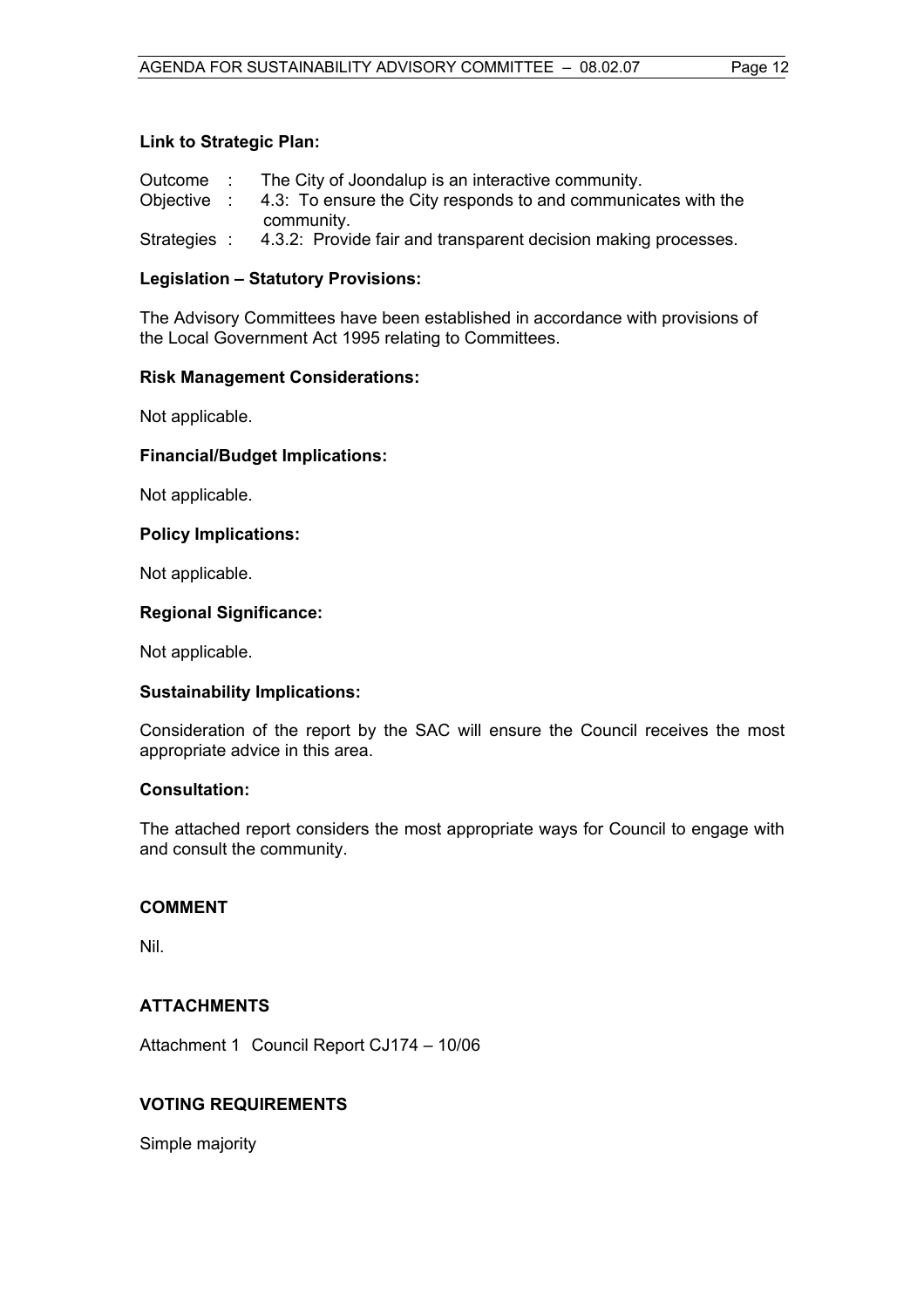### **RECOMMENDATION**

**That the Sustainability Advisory Committee:** 

- **1 NOTES Council report CJ174-10/06 Review of Advisory Committees of the Council;**
- **2 DETERMINES which of the report's options it supports.**

*Appendix 2 refers*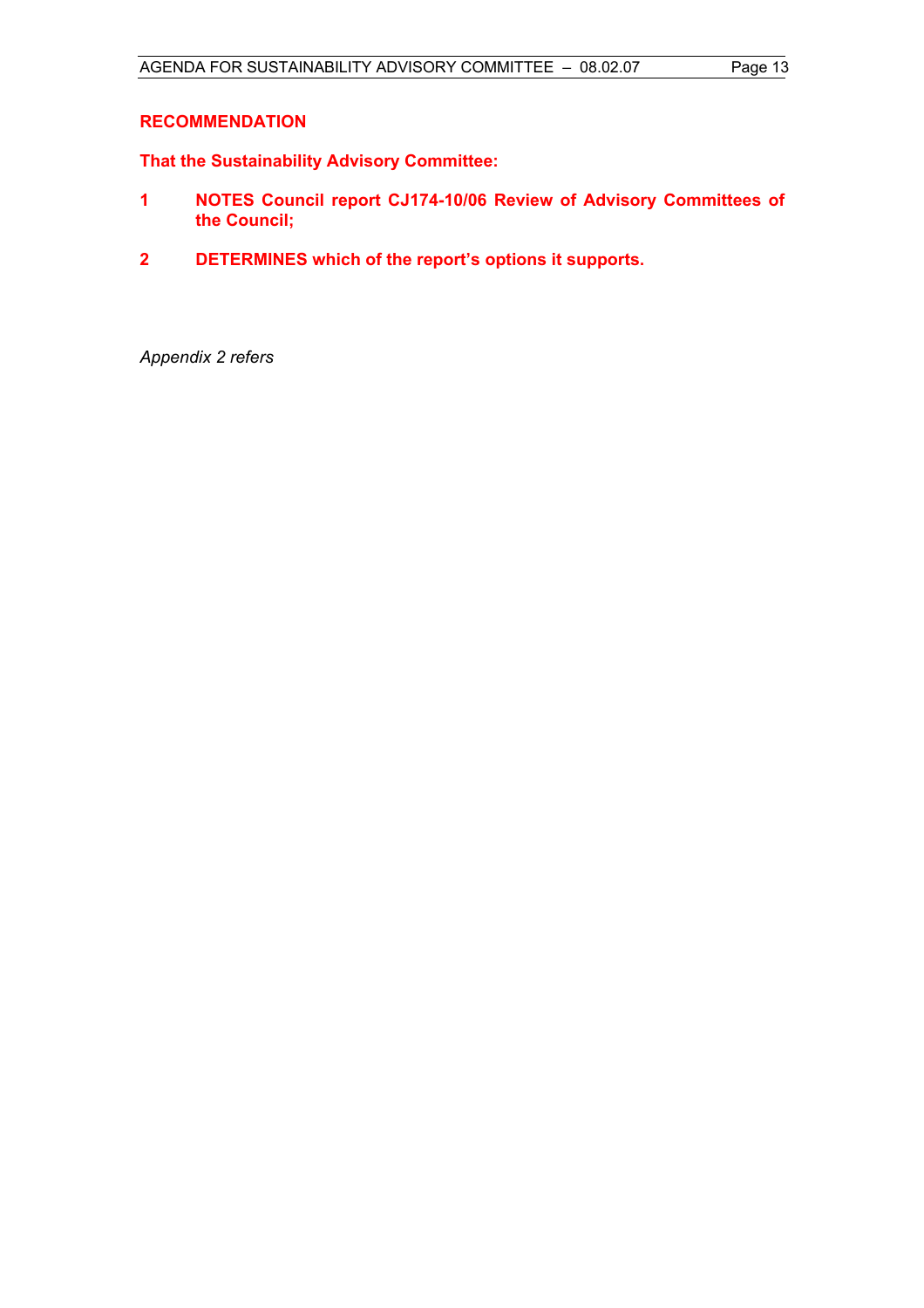## **ITEM 4 EXXONMOBIL – AUSTRALIA'S ENERGY FUTURE – [59091] [00906]**

**WARD:** All **RESPONSIBLE** Mr Ian Cowie **DIRECTOR:** Director Governance and Strategy

#### **PURPOSE AND EXECUTIVE SUMMARY**

To provide an overview of a presentation made my Mr Mark Nolan, Chairman of ExxonMobil Australia on Australia's Energy Future to the Committee for Economic Development of Australia (CEDA).

The Sustainability Advisory Committee (SAC) has recently been examining the issue of energy and in particularly the issue of Peak Oil.

This report presents a view of Australia's energy future as seen by one of the largest oil producing companies in the world. The intent of the report is to provide further information so that the SAC, in its deliberations about this issue, receives the perspective of the oil industry.

#### **BACKGROUND**

At its meeting of 19 October 2006, the SAC received a report in relation to Peak Oil from the Sustainable Transport Coalition (STC). The SAC resolved to invite a speaker from the STC, Mr Brian Fleay to give a presentation on Peak Oil to the committee at its November 2006 meeting.

## **DETAILS**

ExxonMobil is one of the largest oil producing companies in the world today. ExxonMobil believe that industry plays an active role in the ongoing dialogue about the future of energy and that dialogue should be grounded in reality, focused on the long term with the intent of finding viable solutions.

The key points raised by the Chairman of ExxonMobil in his keynote address are as follows:

- Australia has no current ability to extract itself from the global marketplace and become self reliant for its future energy needs. Australia's demand for energy currently exceeds its ability to supply that demand.
- In considering wind and solar and other energy options it should be noted that these technologies have only started to be developed in any large scale over the past few years. Even though supply from these sources will grow it is projected that these resources will only be producing 12 -13% of Australia's energy needs by 2030.
- Likewise with nuclear power, it is projected that this energy supply will only be producing 1.4% by 2030.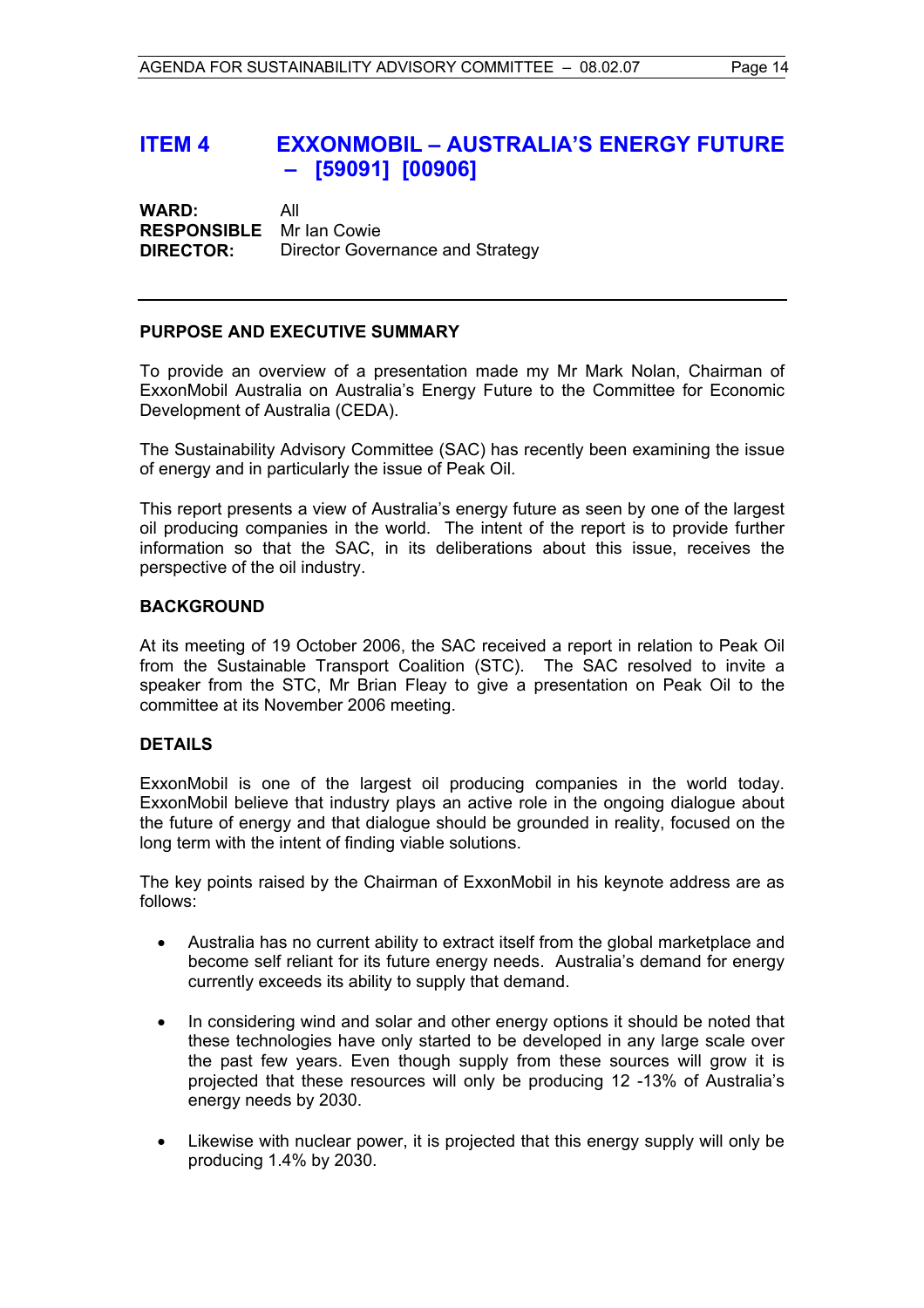- Overall Australia will be largely reliant on gas and oil production through to 2030.
- The greatest increase of emissions will come from the development of non-OECD countries (eg China, India and African nations). As these countries develop and increase their demand for energy supplies it is predicted that average growth in total demand will grow by 1.7% per year. Non–OECD countries will consume the bulk of this growth with OECD countries maintaining their current demand level or decreasing it through advanced technology solutions.
- Global investment in energy resources will require US\$17 trillion by 2030 which includes US\$200 billion per year in oil and gas investment alone.
- The focus for Australia will be to maximise its value through attracting investment for production and for research in technology development and application.
- Government will need to play a pivotal role in providing access to acreage, opening up markets, reducing barriers to trade and avoiding harmful policies such as subsidies and regulations that can weaken or distort energy markets.
- Government need to ensure that potential investors have market confidence of sanctity of contracts and the recognition of intellectual property and support for the rule of law.
- A key point of focus will be advances in technology, which will be the key to addressing supply-and-demand challenges. ExxonMobil claim to be the industry leader in research and technology. They currently invest over \$US600 million per year in research and development, balancing this investment between technology extensions and breakthrough research.
- ExxonMobil in 2002 launched the Global Climate and Energy project (GCEP) at Stanford University. In 2005 GCEP announced new research grants totalling \$US20 million to Stanford University and other collaborating researchers at several US universities and international institutions. Details of GCEP projects can be viewed at *http://gcep.stanford.edu*. These projects are targeting hydrogen power, advanced combustion, solar energy, Co2 storage, Co2 capture and separation, biomass and advanced materials and catalysts.

In summary the oil industry has a strategic focus on global energy production through to 2030. The view of the industry is that Australia has abundant untapped resources and that advanced technologies will be the answer to future global energy supply.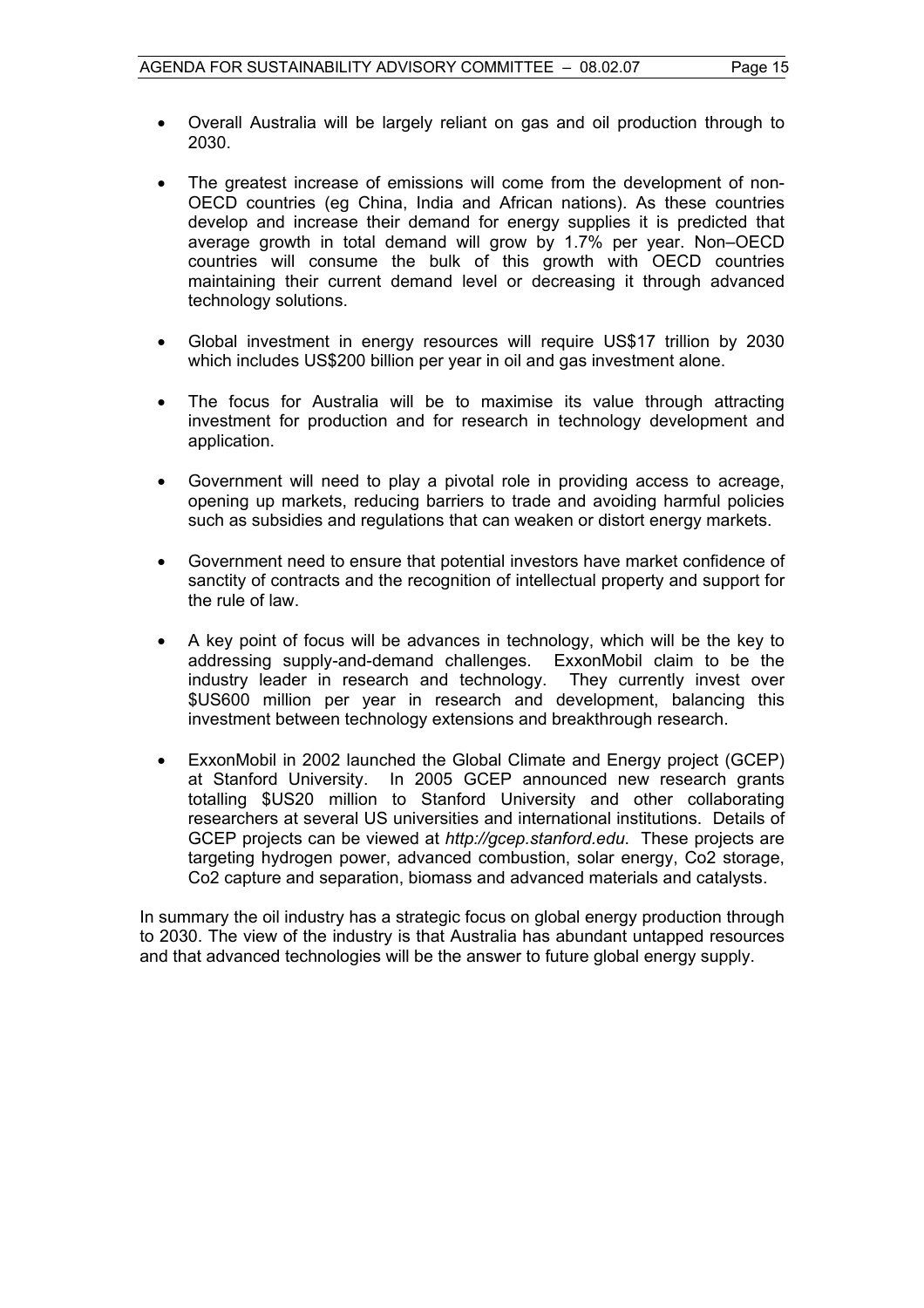### **Link to Strategic Plan:**

*Key Focus Area 2: Caring for the Environment* objectives of the City of Joondalup Strategic Plan 2003 – 2008:

*2.1: "To plan and manage our natural resources to ensure environmental sustainability"* and *2.2: "To manage waste effectively and efficiently in alignment with environmentally sustainable principles".*

## **Legislation – Statutory Provisions:**

Section 1.3 (3):

*In carrying out its functions a Local Government is to use its best endeavours to meet the needs of current and future generations through an integration of environmental protection, social advancement and economic prosperity".* 

#### **Risk Management considerations:**

Not applicable.

#### **Financial/Budget Implications:**

Not applicable.

#### **Policy Implications:**

Not applicable

#### **Regional Significance:**

Not applicable.

#### **Sustainability Implications:**

The report indicates the views of ExxonMobil in relation to the oil industry.

#### **Consultation:**

Not applicable.

### **COMMENT**

No applicable.

#### **ATTACHMENTS**

- Attachment 1 Presentation by Mark Nolan Chairman ExxonMobil
- Attachment 2 ExxonMobil report Tomorrow's Energy: A Perspective on Energy Trends, Greenhouse Gas Emissions and Future Energy Options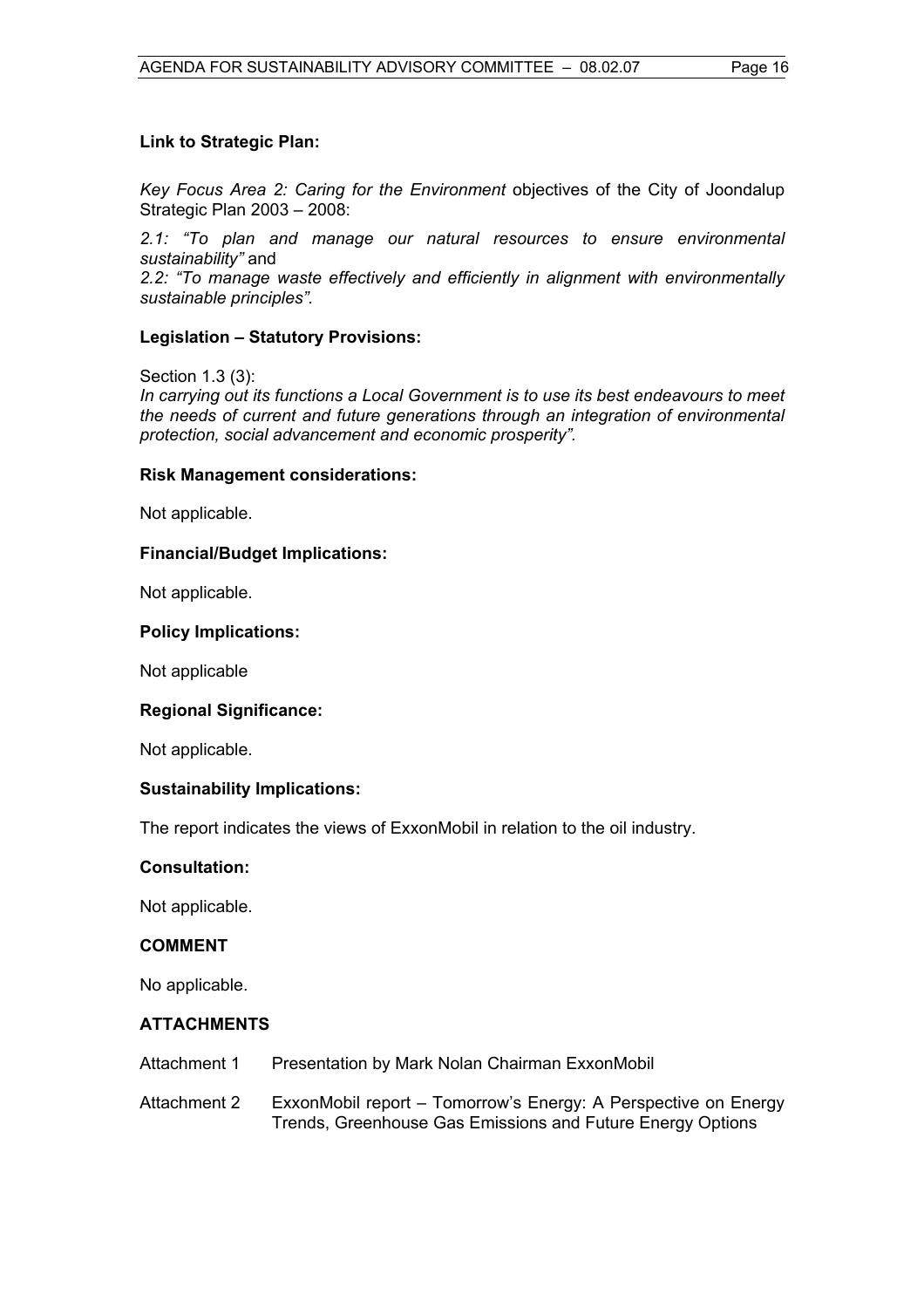## **VOTING REQUIREMENTS**

Simple majority

**RECOMMENDATION** 

**The Sustainability Advisory Committee NOTES the report from ExxonMobil on Australia's Energy Future.** 

*Appendix 3 refers*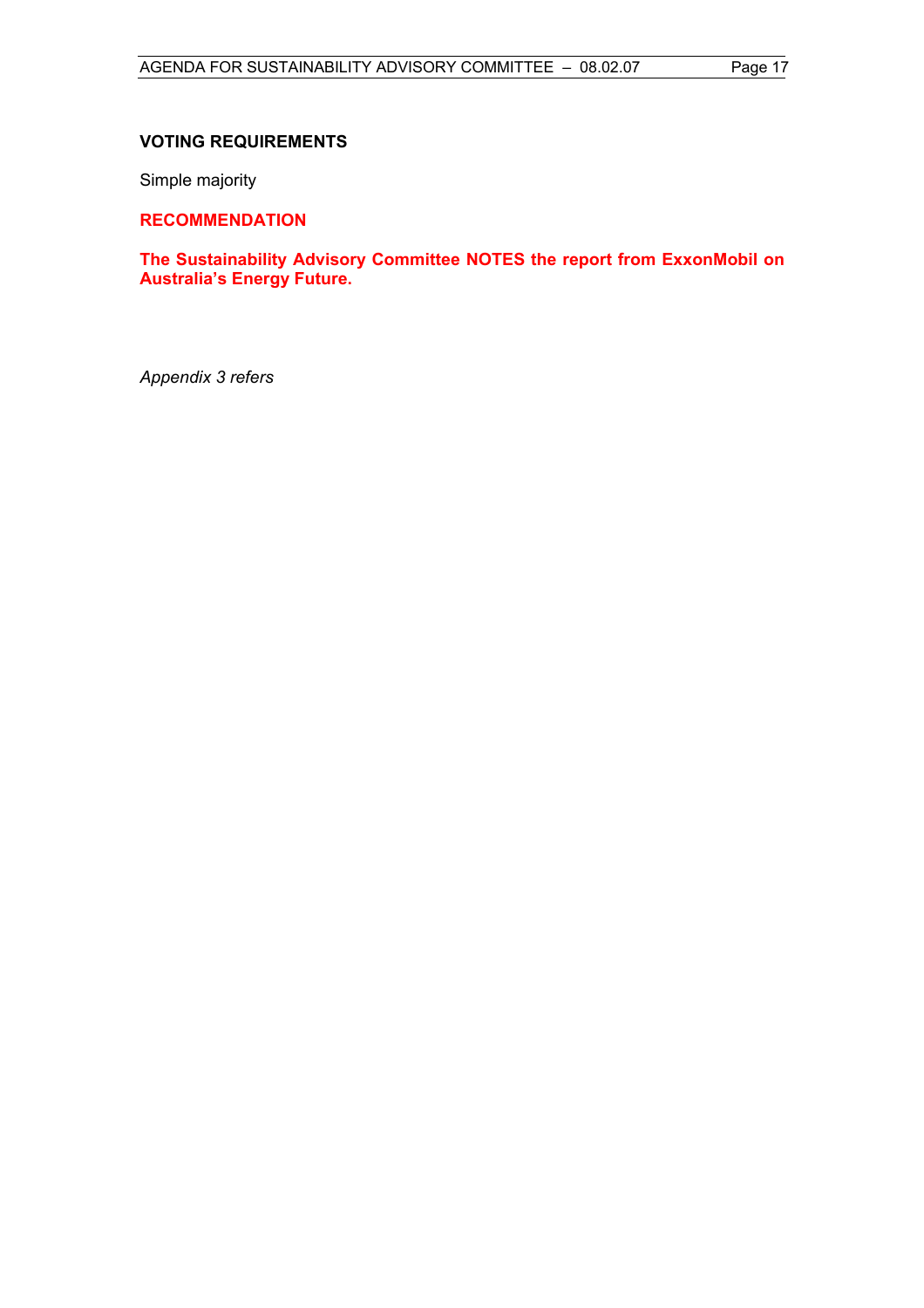## **ITEM 5 CITY OF JOONDALUP BICYCLE PLAN – [00906]**

**WARD:** All

**RESPONSIBLE** Mr Ian Cowie **DIRECTOR:** Governance and Strategy

#### **PURPOSE/EXECUTIVE SUMMARY**

To present an overview on the City of Joondalup Bicycle Plan and status of works being carried out to date.

#### **BACKGROUND**

At its meeting on 19 January 2006 the Sustainability Advisory Committee requested a report on the status of the City's Bicycle Plan.

#### **DETAILS**

The City of Joondalup Bike Plan was prepared by Transplan Pty Ltd in 1999.

In 2002 the City undertook a review of its Bike Plan. The review process was undertaken by Bikesafe Bicycle Planning Consultants and resulted in the City of Joondalup Bike Plan Review 2002-2003 being endorsed as a blueprint for the City's bicycle network and infrastructure future development program.

#### **Issues and options considered:**

To date works have been undertaken that enhance bicycle facilities throughout the City, which are listed below. Some of the works emanated from the Bike Plan, others were in addition to these works.

#### 2002/2003

| <b>Bicycle Facilities</b> | \$65,000 | Perth Bike Network NW3<br>(Various improvements to bicycle facilities jointly<br>funded with Bikewest/DPI)         |
|---------------------------|----------|--------------------------------------------------------------------------------------------------------------------|
|                           | \$44,000 | Perth Bike Network NW5 Stage 1<br>(Various improvements to bicycle facilities jointly<br>funded with Bikewest/DPI) |
|                           | \$7,000  | <b>End of Trip Facilities</b>                                                                                      |
|                           | \$30,000 | Joondalup Bike Plan                                                                                                |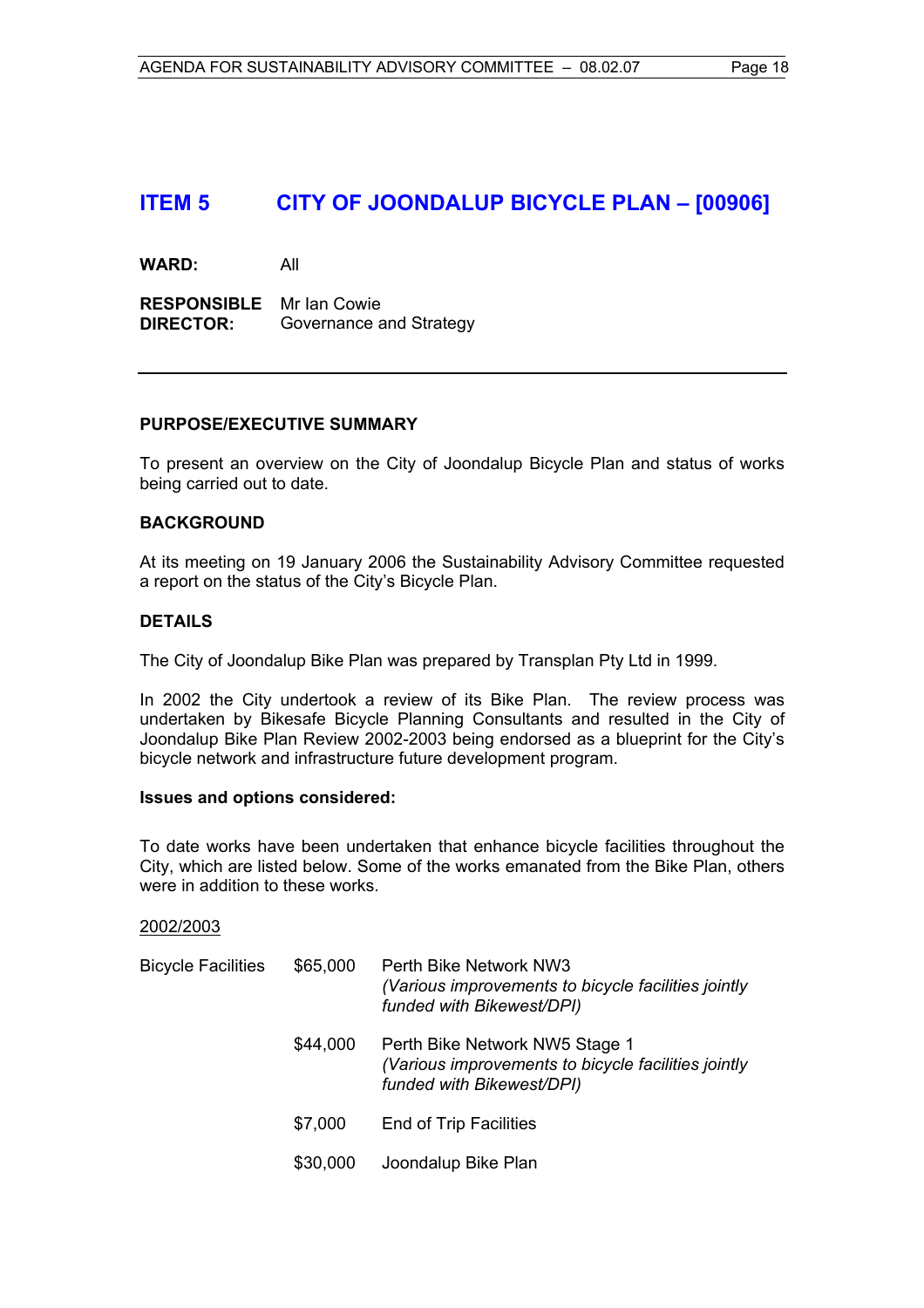| <b>Shared Paths</b>          | \$36,000                        | Tom Simpson Park, Mullaloo                                                                                                                                   |
|------------------------------|---------------------------------|--------------------------------------------------------------------------------------------------------------------------------------------------------------|
|                              | \$18,000                        | Hodges Drive, Ocean Reef                                                                                                                                     |
|                              | \$41,000                        | Burns Beach Road, Joondalup Stage 1                                                                                                                          |
| <b>Whitfords Avenue</b>      | \$14,000                        | Goollelal Drive, Kingsley - Hocking Road to                                                                                                                  |
|                              | \$29,000                        | Whitfords Avenue, Padbury - Alexander Road to<br><b>McArthur Avenue</b>                                                                                      |
| 2003/2004                    |                                 |                                                                                                                                                              |
| <b>Bicycle Facilities</b>    | Joondalup Bike Plan<br>\$60,000 | Shared Path Whitfords Avenue - Marmion Avenue to<br><b>Endeavour Road</b><br>(Improve access to Whitfords City Shopping Centre)                              |
|                              | \$52,000                        | Perth Bike Network NW5 Stage 2<br>(Various improvements to bicycle facilities jointly<br>funded with Bikewest/DPI)                                           |
|                              | \$100,000                       | Perth Bike Network NW27 Stage 1<br>(Various improvements to bicycle facilities jointly<br>funded with Bikewest/DPI)                                          |
| <b>Shared Paths</b><br>Point | \$30,000                        | John Wilkie Tarn - Whitfords Avenue to Pinnaroo                                                                                                              |
|                              | \$68,000                        | Freeway Principal Shared Path - Warwick Road to<br><b>Hepburn Avenue</b><br>(Provide missing links to Freeway Principal Shared                               |
| Path)                        |                                 |                                                                                                                                                              |
|                              | \$24,000                        | Oceanside Promenade, Mullaloo - Ocean Reef<br>Road to northern car park<br>(Improve connectivity between Ocean Reef Road<br>and foreshore recreational path) |
|                              | \$50,000                        | <b>Shenton Avenue</b><br>(Various shared path improvements undertaken as<br>part of Shenton Avenue duplication)                                              |
| <u>2004/2005</u>             |                                 |                                                                                                                                                              |
| <b>Bicycle Facilities</b>    | Joondalup Bike Plan             |                                                                                                                                                              |
|                              | \$44,000                        | Perth Bike Network NW27 Stage 2                                                                                                                              |
|                              | \$90,000                        | Perth Bike Network Stage 1 Enhancements                                                                                                                      |
| <b>Shared Paths</b>          | \$42,000                        | Chichester Park, Woodvale Stage 2                                                                                                                            |
|                              | \$10,000                        | Landor Gardens, Woodvale                                                                                                                                     |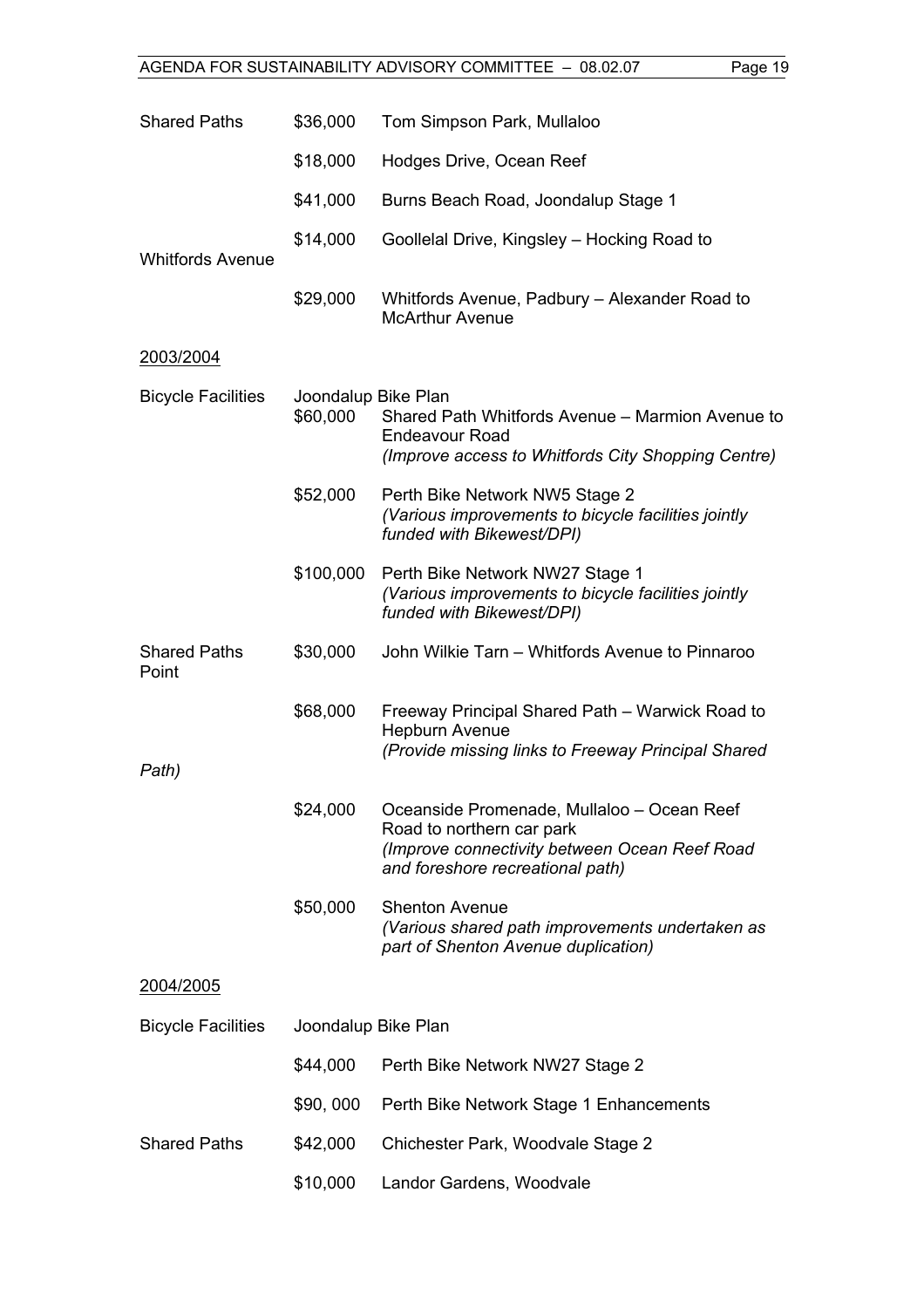|                           | \$10,000            | Whitfords Avenue to Dog Beach<br>(Improve access to the coastal recreational path)                                                     |
|---------------------------|---------------------|----------------------------------------------------------------------------------------------------------------------------------------|
| 2005/2006                 |                     |                                                                                                                                        |
| <b>Bicycle Facilities</b> | \$105,000           | Joondalup Bike Plan<br>(Funds carried forward to 2006/2007)                                                                            |
| <b>Shared Paths</b>       | \$55,000            | Hepburn Avenue, Greenwood - Barridale Drive to                                                                                         |
| <b>Kingsley Drive</b>     |                     | (Improve access to the Greenwood Train Station)                                                                                        |
|                           | \$55,000            | Whitfords Avenue, Padbury - Alexander Road to<br><b>McArthuer Avenue Stage 2</b><br>(Improve access to Whitfords City Shopping Centre) |
|                           | \$17,000            | Marmion Avenue, Currambine – Delamare Avenue to<br>underpass                                                                           |
| Avenue)                   |                     | (Improve access to underpass from Delamare                                                                                             |
| 2006/2007                 |                     |                                                                                                                                        |
| <b>Bicycle Facilities</b> | Joondalup Bike Plan |                                                                                                                                        |
|                           |                     | Ocean Reef Road – Admiral Grove to Dolium Court<br>(Complete shared path link)                                                         |
| Promenade                 |                     | Marmion Avenue – Moore Drive to Miami Beach                                                                                            |
|                           |                     | (Improve access to underpass from Moore Drive)                                                                                         |
|                           |                     | Marmion Avenue Moore Drive to Delamere Avenue<br>(Complete shared path link)                                                           |
|                           |                     | Wedgewood Drive to Yellagonga Regional Park<br>(Improve access to Edgewater Train Station)                                             |
|                           |                     | Whitfords Avenue, Padbury<br>(Complete shared path link)                                                                               |
| <b>Shared Paths</b>       | \$45,000            | Hepburn Avenue, Greenwood – Kingsley Drive to                                                                                          |
| Freeway                   |                     | (Improve access to the Greenwood Train Station)                                                                                        |
|                           | \$21,000            | Gloriana View, Ocean Reef<br>(Complete path link along Ocean Reef Road<br>between Shenton Avenue & Marmion Avenue)                     |

## **Link to Strategic Plan:**

Outcome : The City of Joondalup has an effective integrated transport system.<br>Objective : 3.4: To provide integrated transport to meet regional and local 3.4: To provide integrated transport to meet regional and local needs.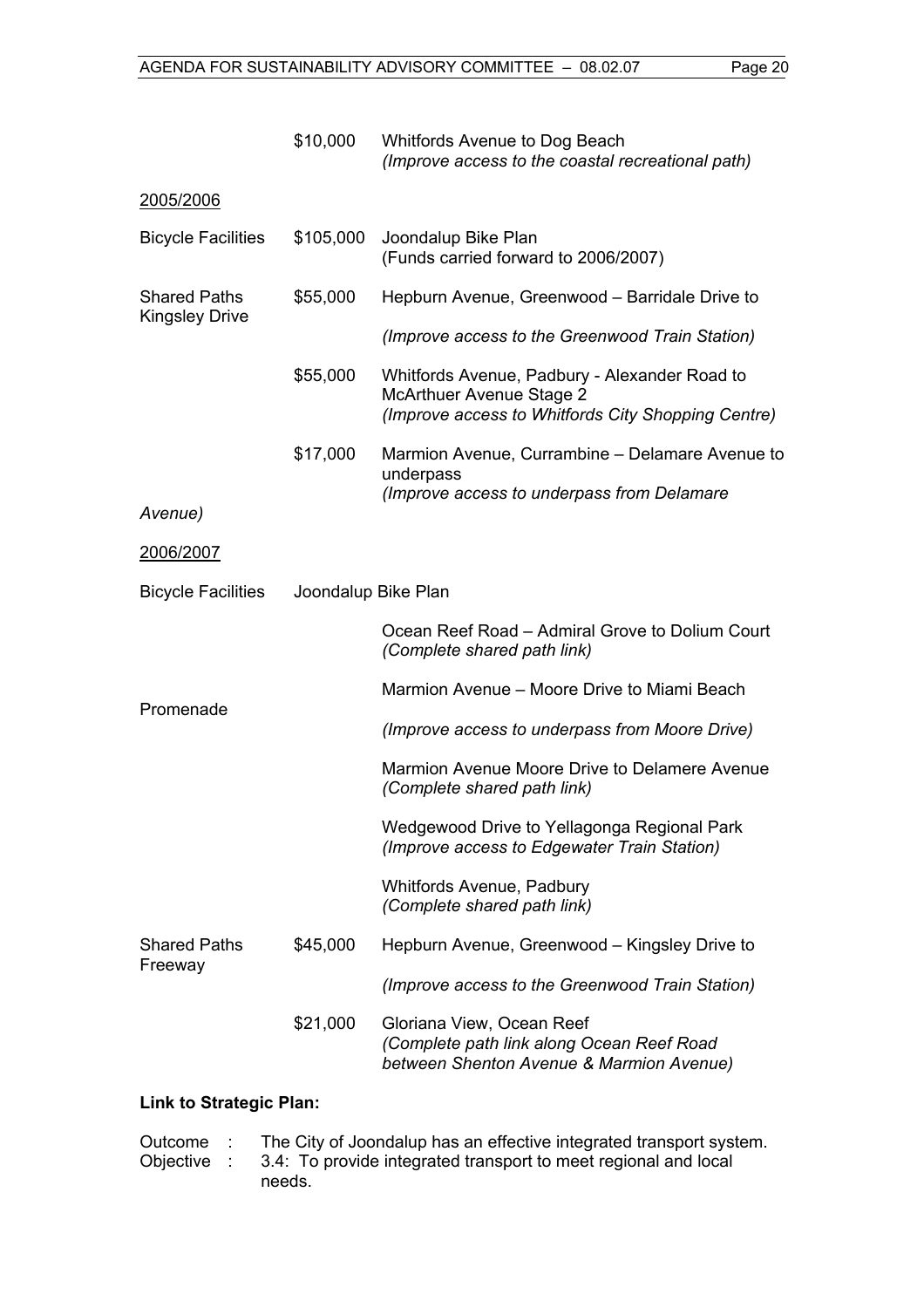Strategies : 3.4.1: Advocate and facilitate the creation of transport linkages. 3.4.2: Align use of land and modes of transport.

## **Legislation – Statutory Provisions:**

Not applicable.

#### **Risk Management Considerations:**

Not applicable.

#### **Financial/Budget Implications:**

Not applicable.

#### **Policy Implications:**

Not applicable.

#### **Regional Significance:**

The City's bicycle network is used by visitors and is intrinsic for tourism development.

#### **Sustainability Implications:**

The City's bicycle network is intrinsic to community health and wellbeing and provides an alternative mode of transport.

#### **Consultation:**

Not applicable.

#### **COMMENT**

It should be noted that bicycle transport is an increasing mode of transport for both passive and recreational purposes as well as providing an alternative mode of transport for those residents who live and work in the local community.

The City will endeavour to promote and increase bicycle use through two new initiatives during 2007.

- 1. Greenhouse Action Plan (GAP) the City's Greenhouse Action Plan is currently under review and increasing bicycle use as a means for reducing greenhouse gas is a key action that will be pursued and monitored under the GAP.
- 2. TravelSmart The City will commence the TravelSmart program in 2007. This program will provide a City wide education campaign that seeks to raise awareness of the benefits of bicycle use as an alternative transport mode and also as an effective health management tool.

Both these programs will promote the City's bicycle infrastructure and complement the work the City has done on delivering to the community an extensive and well maintaining community asset.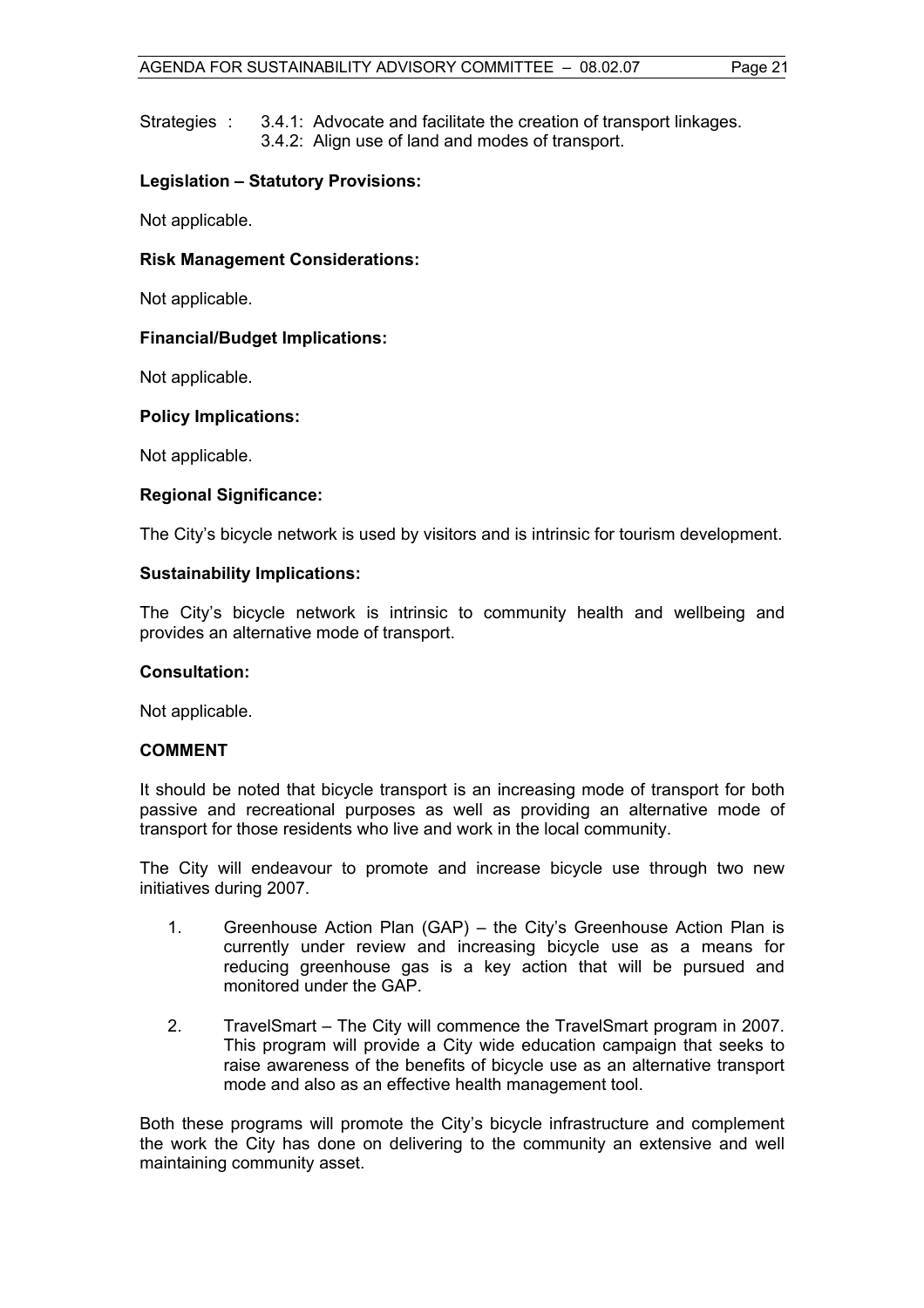## **ATTACHMENTS**

Nil

## **VOTING REQUIREMENTS**

Simple majority

## **RECOMMENDATION**

**The Sustainability Advisory Committee NOTES the report and progress made in relation to the City's Bike Plan.**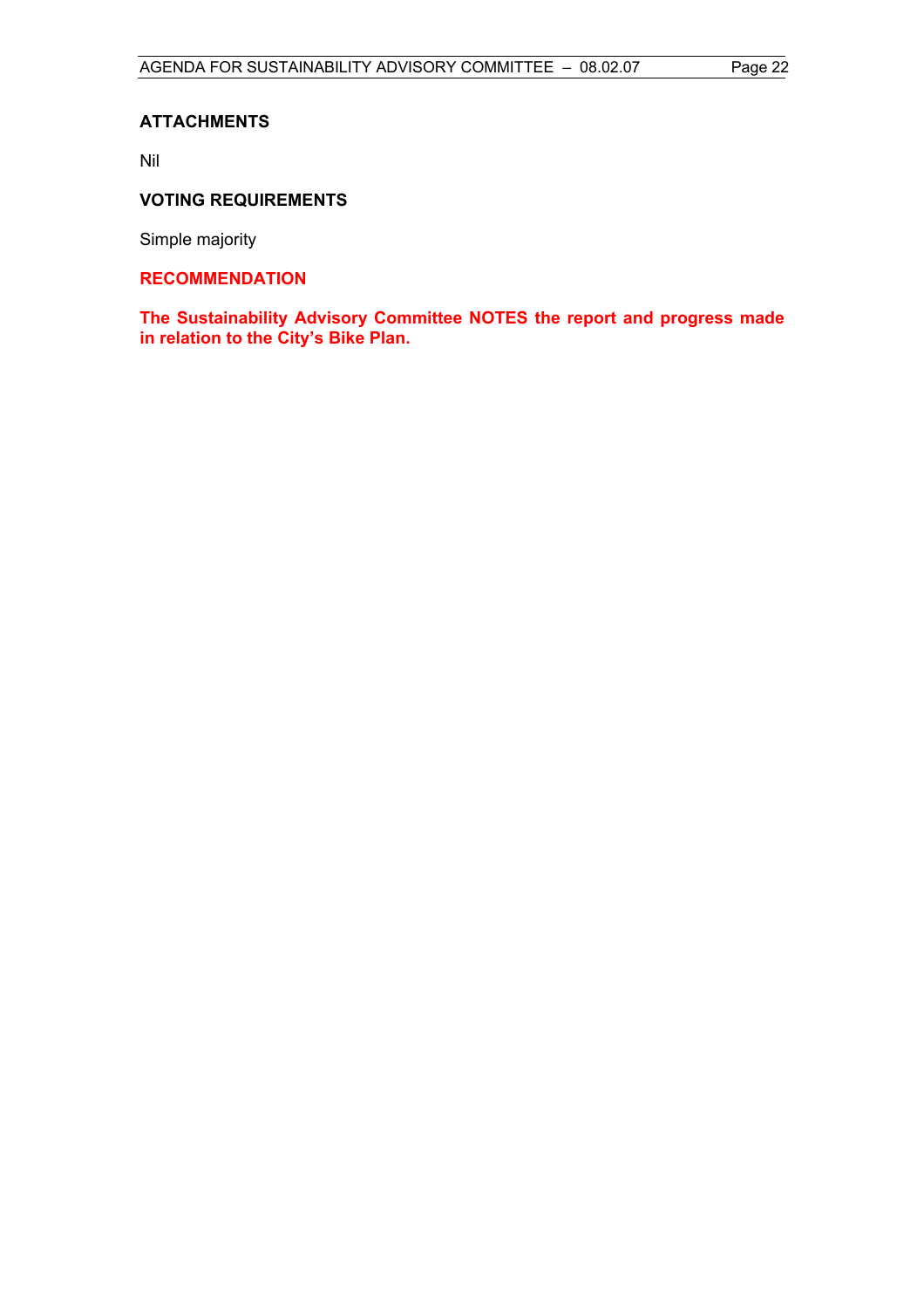## **ITEM 6 CITY OF JOONDALUP WATER USAGE – [00906]**

**RESPONSIBLE** Mr Ian Cowie **DIRECTOR:** Governance and Strategy

#### **PURPOSE/EXECUTIVE SUMMARY**

To present an overview on the City of Joondalup's water usage.

#### **BACKGROUND**

At its meeting on 19 October 2006 the Sustainability Advisory Committee requested a report on the City of Joondalup's water usage.

#### **DETAILS**

#### **Ground Water**

Turf management at all of the City of Joondalup's parks and reserves is undertaken according to the best management practices outlined in the manual 'Turf Sustain – A Guide to Turf Management in Western Australia', a guide supported by the Swan River Trust and Department of Environment and Conservation.

The City operates according to a strategy for ground water utilisation, which has been set for 2006 -2008 in accordance with approved entitlements for each bore licence the City owns and manages. The strategy was prepared as a condition of the groundwater licence to operate and draw water from the Perth superficial aquifer using 161 production bores to irrigate 538,988ha parks and road reserves throughout the City of Joondalup.

For the period 1 July 2005 – 30 June 2006 the City consumed 6,692,810,844kL of water from its bores.

A contingency plan is in place where should the monitoring regime that is in place identify any significant changes in salinity or pH levels, further investigation will be undertaken by a qualified hydrologist. The causes and proposed corrective actions identified by the investigation will then be reported to the Swan River Trust and Department of Environment and Conservation.

The City currently has a dry park development program that has identified a number of existing dry parks for provision of in ground reticulation. This program is listed for completion in 2007/08 subject to budget allocations.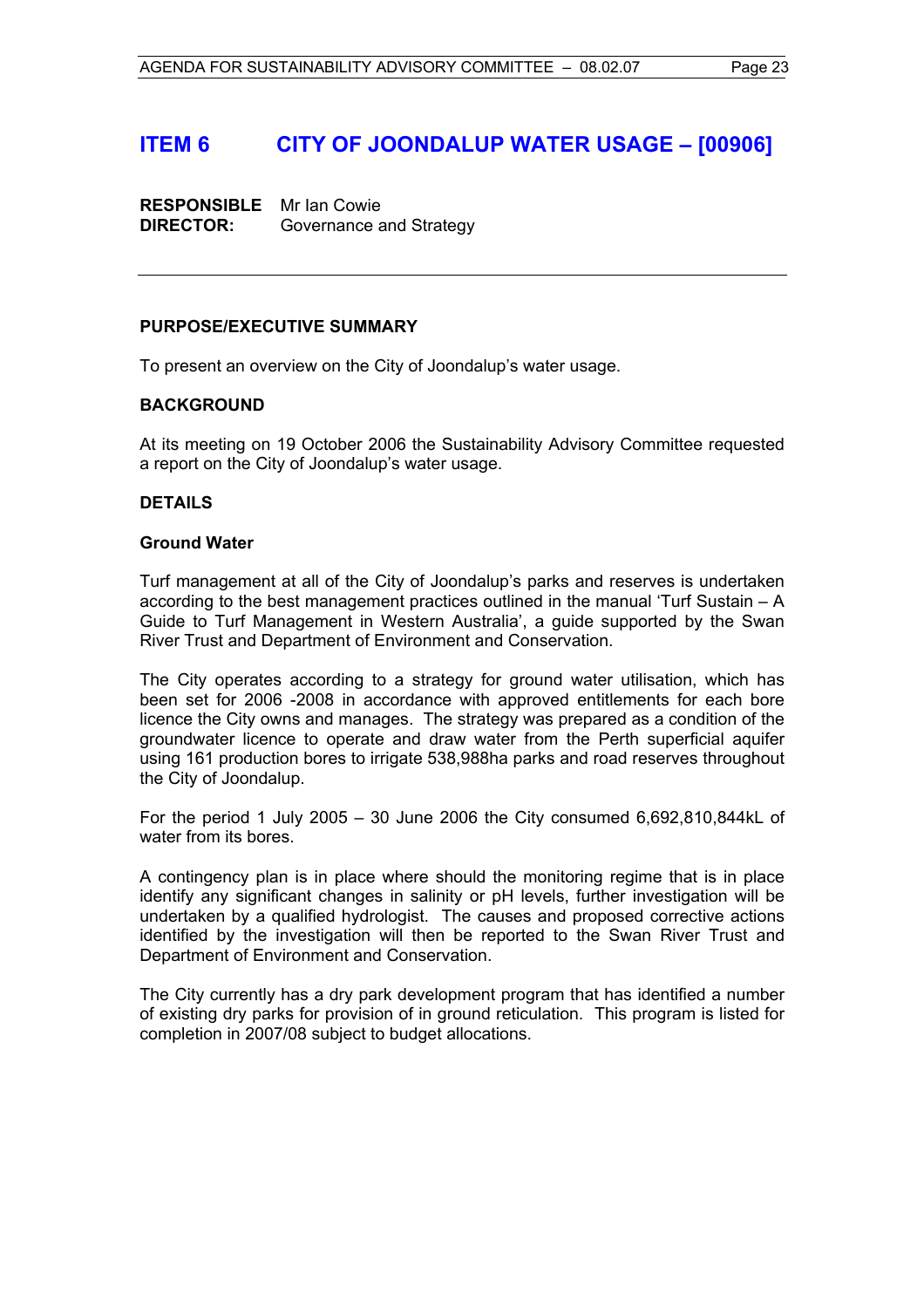#### **Scheme Water**

The City of Joondalup's administration building water meter is read twice a year. For 2006 the combined water usage was 1318kL. The usage for 2005 was 1372kL.

The City is in ownership of a number of other public buildings including community halls, park toilets, sport clubrooms and libraries. At present water usage is not recorded separately for each of these.

#### **Issues and Options Considered:**

Not applicable.

#### **Legislation – Statutory Provisions:**

Not applicable.

#### **Risk Management Considerations:**

Not applicable.

#### **Financial/Budget Implications:**

Not applicable.

#### **Policy Implications:**

Not applicable.

#### **Regional Significance:**

The City's parks are enjoyed by visitors and are intrinsic for tourism development.

#### **Sustainability Implications:**

As water is one of our most precious resources, good management of water use can achieve improved future sustainability.

#### **Consultation:**

Not applicable.

#### **COMMENT**

Nil.

## **ATTACHMENTS**

Nil.

## **VOTING REQUIREMENTS**

Simple majority.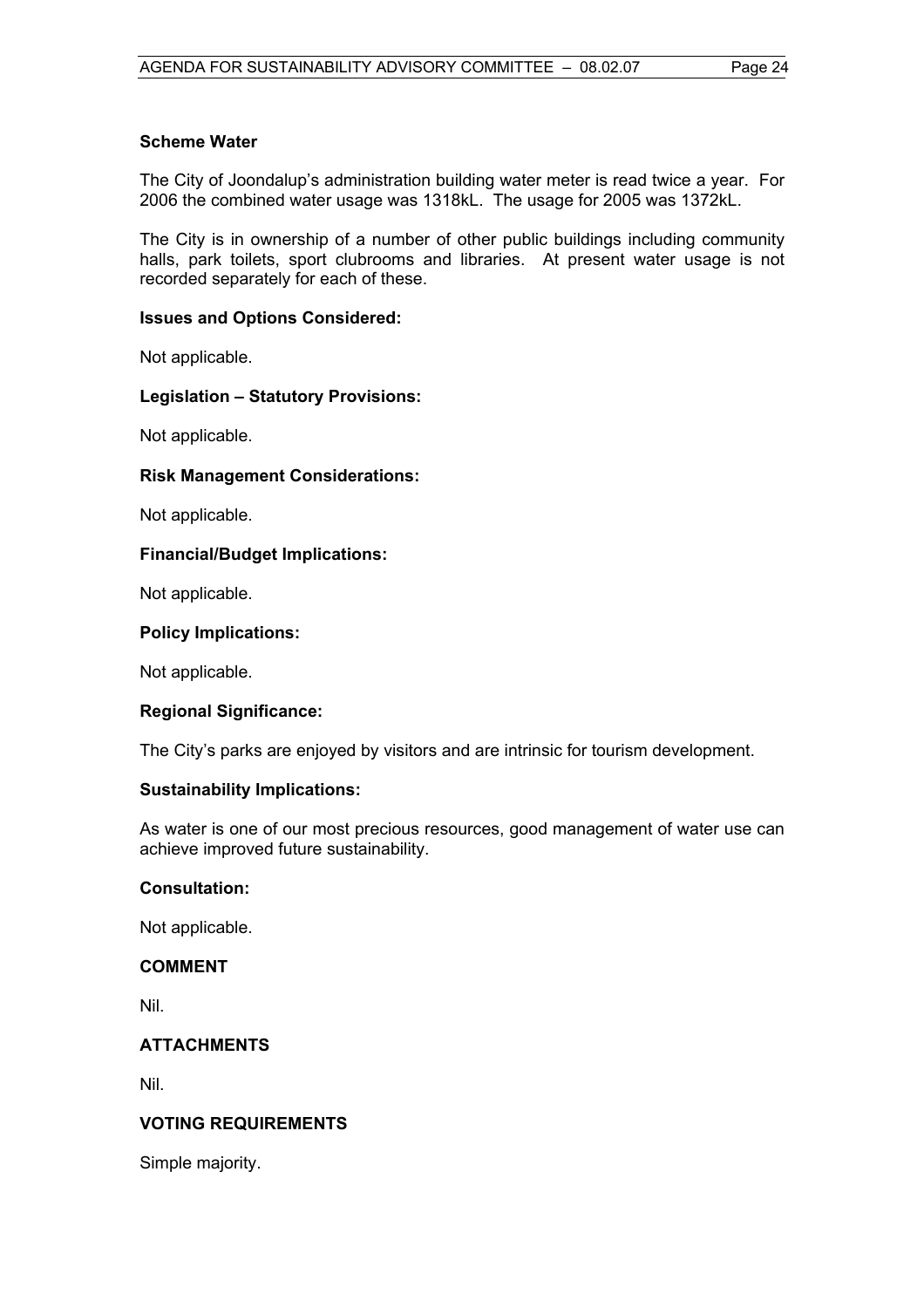## **RECOMMENDATION**

**The Sustainability Advisory Committee NOTES the report on the City's water usage.**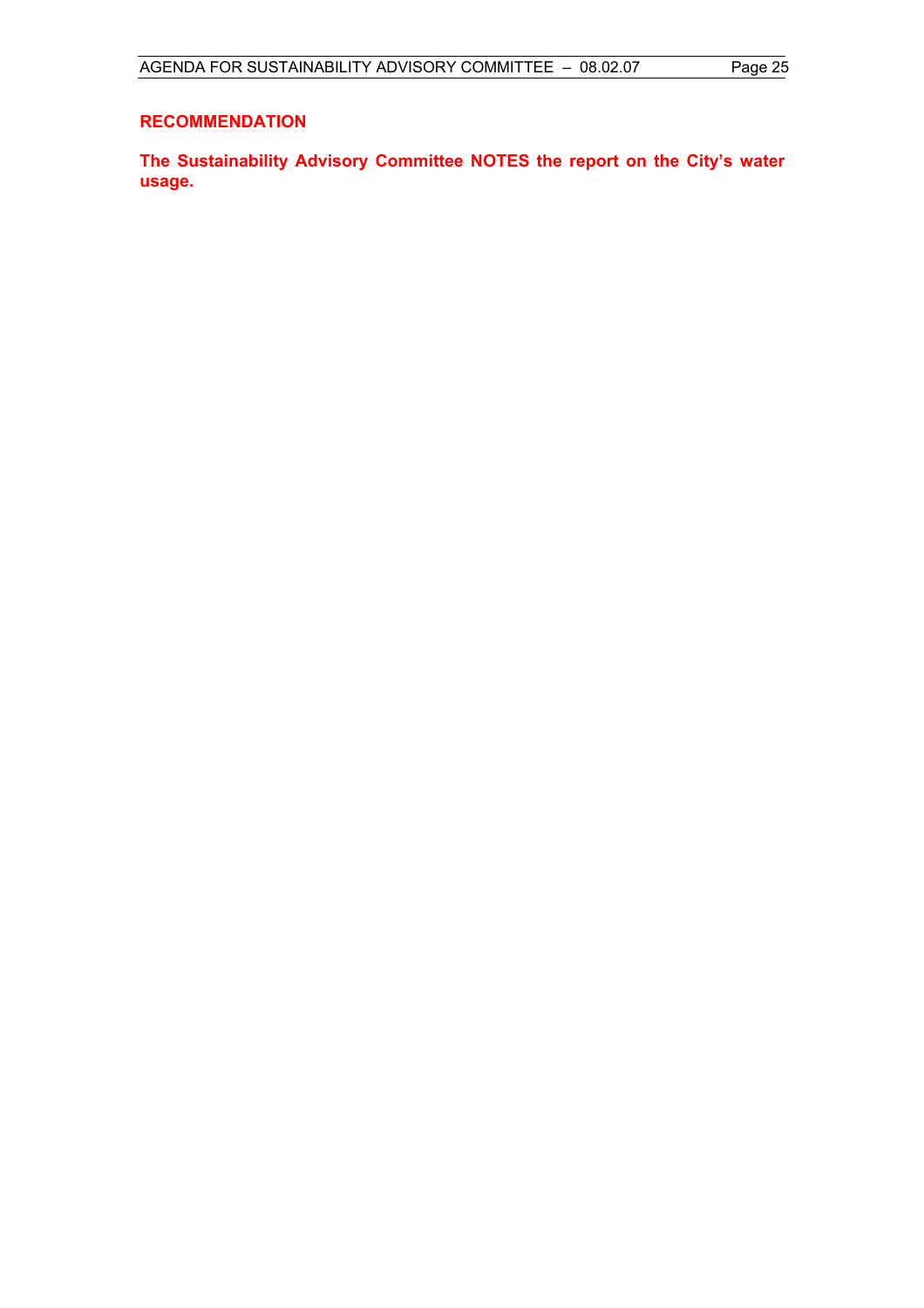## **ITEM 7 WATER GRANTS AVAILABLE FOR 2007 – [00906]**

**RESPONSIBLE** Mr Ian Cowie **DIRECTOR:** Governance and Strategy

#### **PURPOSE/EXECUTIVE SUMMARY**

To present an overview of the grants available both Australia wide and within Western Australia regarding utilisation of water.

#### **BACKGROUND**

At its meeting on 19 October 2006 the Sustainability Advisory Committee requested a report on the grants available for encouraging the reduction in water usage.

#### **DETAILS**

A number of grants have been identified that are available for organisations and community groups to apply for both Australia wide and for those residing in Western Australia only (attachment 1 to this report refers). These grants are available to assist organisations and community groups in projects to encourage the reduction in water usage.

#### **Issues and Options Considered:**

Not applicable.

## **Legislation – Statutory Provisions:**

Not applicable.

## **Risk Management Considerations:**

Not applicable.

## **Financial/Budget Implications:**

Not applicable.

#### **Policy Implications:**

Not applicable.

#### **Regional Significance:**

Not applicable.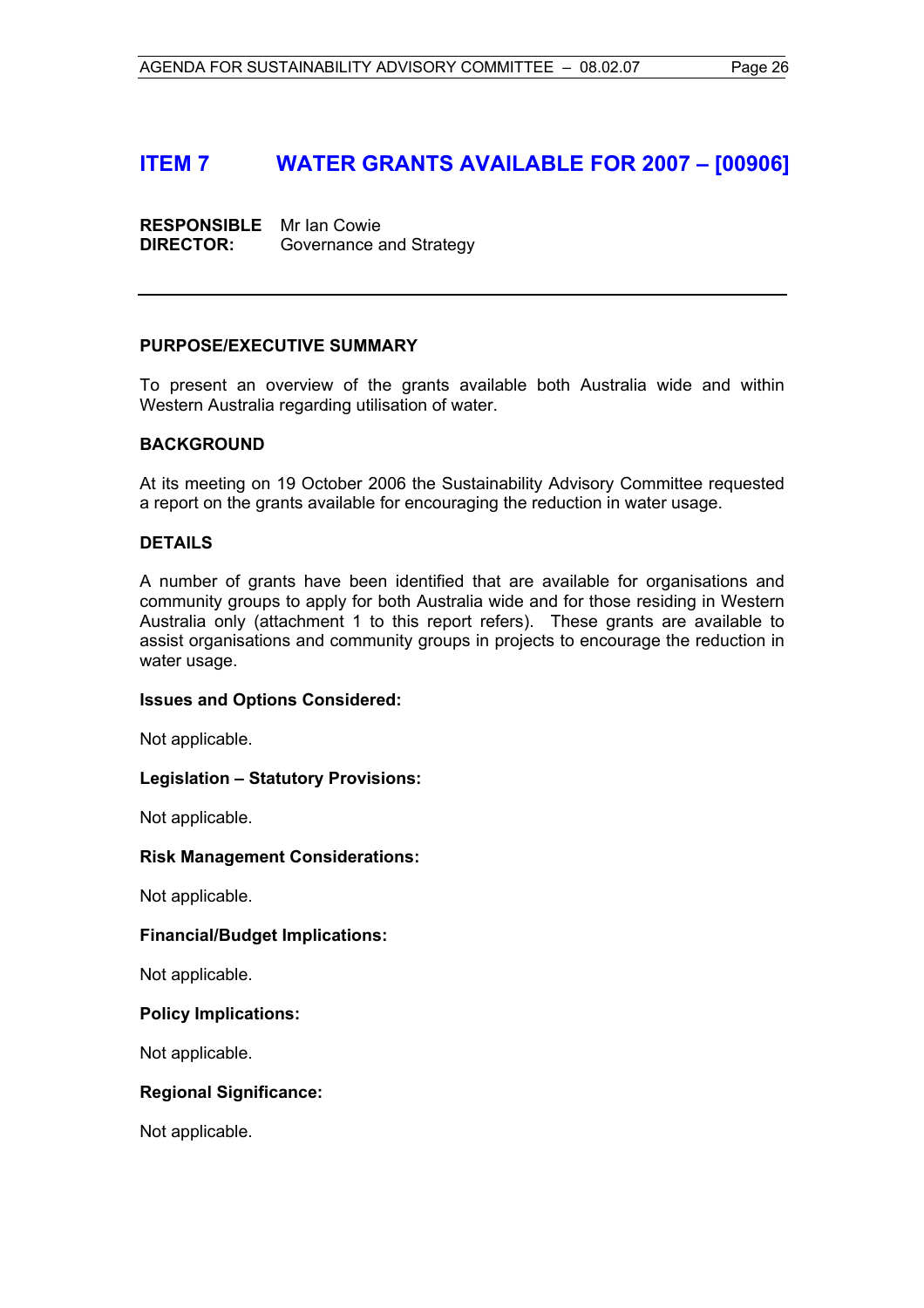## **Sustainability Implications:**

As water is one of our most precious resources, encouragement of good management of water use can achieve improved future sustainability.

#### **Consultation:**

Not applicable.

## **COMMENT**

Nil.

## **ATTACHMENTS**

Attachment 1 Water Grants for 2007

## **VOTING REQUIREMENTS**

Simple majority.

### **RECOMMENDATION**

**The Sustainability Advisory Committee NOTES the report on Water Grants Available for 2007.** 

*Appendix 4 refers*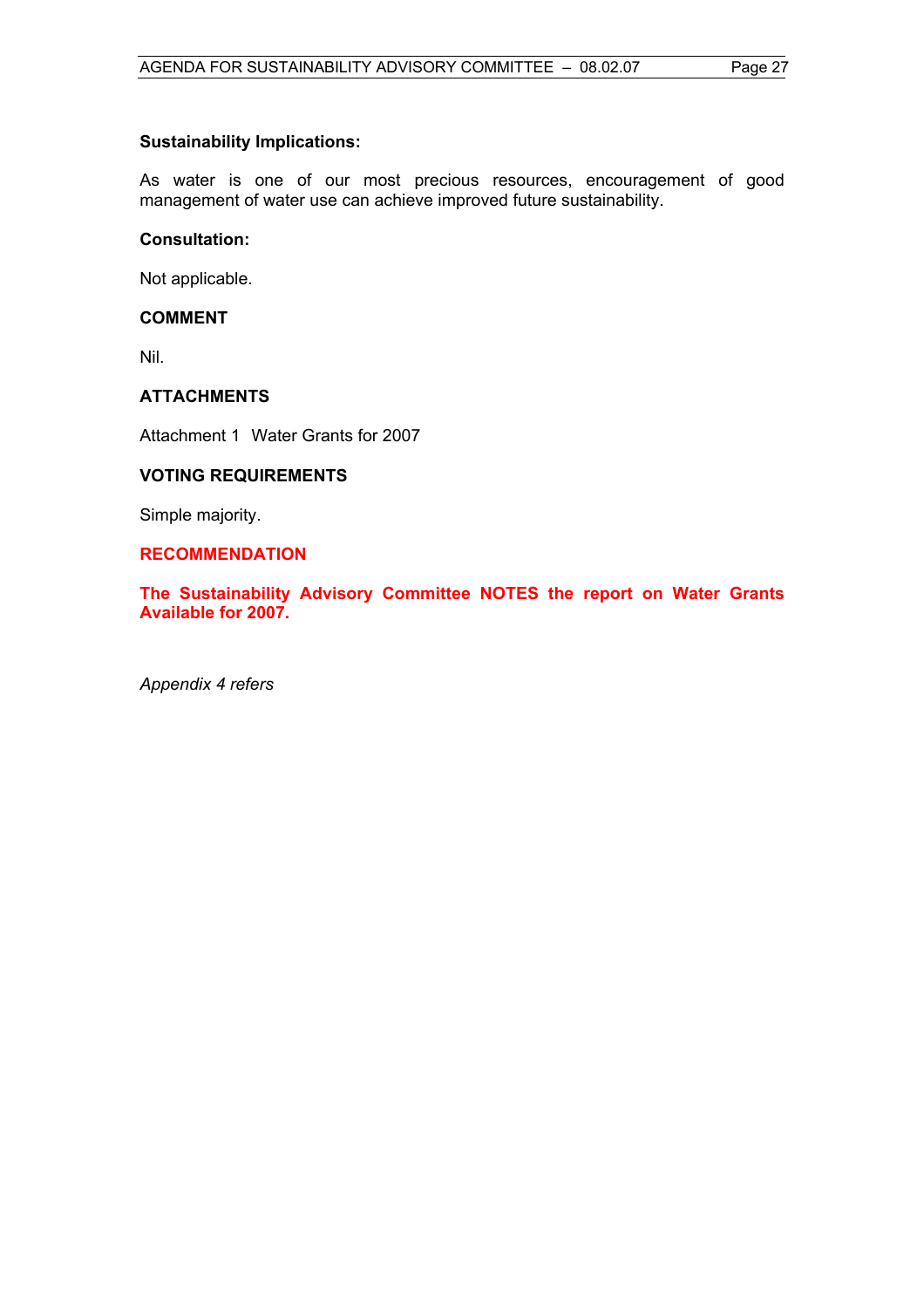## **ITEM 8 GREY WATER – [00906] [62536]**

**WARD:** All

**RESPONSIBLE** Mr Ian Cowie **DIRECTOR:** Governance and Strategy

#### **PURPOSE/EXECUTIVE SUMMARY**

To provide the Sustainability Advisory Committee (SAC) with an overview on greywater, the initiatives being undertaken by the City of Joondalup in relation to greywater and to consider options for the promotion of the use of greywater as a water saving measure.

#### **BACKGROUND**

At its meeting on 19 October 2006, the SAC requested a report on greywater.

#### **DETAILS**

Greywater is the wastewater generated from bathrooms, kitchens and laundries. There is the opportunity for greywater to be reused to irrigate gardens, which will assist in reducing the demand on quality ground and surface water supplies. This reuse of greywater is supported and encouraged by the State Government and the City of Joondalup to conserve water. From a State Government perspective community members can access rebates of up to \$500 for approved greywater reuse systems through the Water Corporation's Waterwise Rebate Scheme. From a City of Joondalup perspective, fees for system installation approval have been reduced.

Greywater must be reused in a manner which does not compromise public health or cause unacceptable environmental impact. Consequently, only greywater systems that comply with the Code of Practice for the Reuse of Greywater in Western Australia and have been approved by the Executive Director, Public Health for use in Western Australia may be installed (refer Attachments 1 and 2 to this report).

As well, the Health Regulations 1974 require any person installing a greywater reuse system to apply to their local government. Following installation, provided that the local government is satisfied that the system conforms to the Regulations and any conditions of approval, the local government will grant a permit to use the system.

Greywater was an issue that Council dealt with in April 2006. The report to this meeting, which outlines the proposal to promote the use of greywater within the City is found at Attachment 3.

The Council resolved to:

*1. The reduction of the fees associated with the installation of approved grey water reuse systems by 50% for residents of the City of Joondalup.*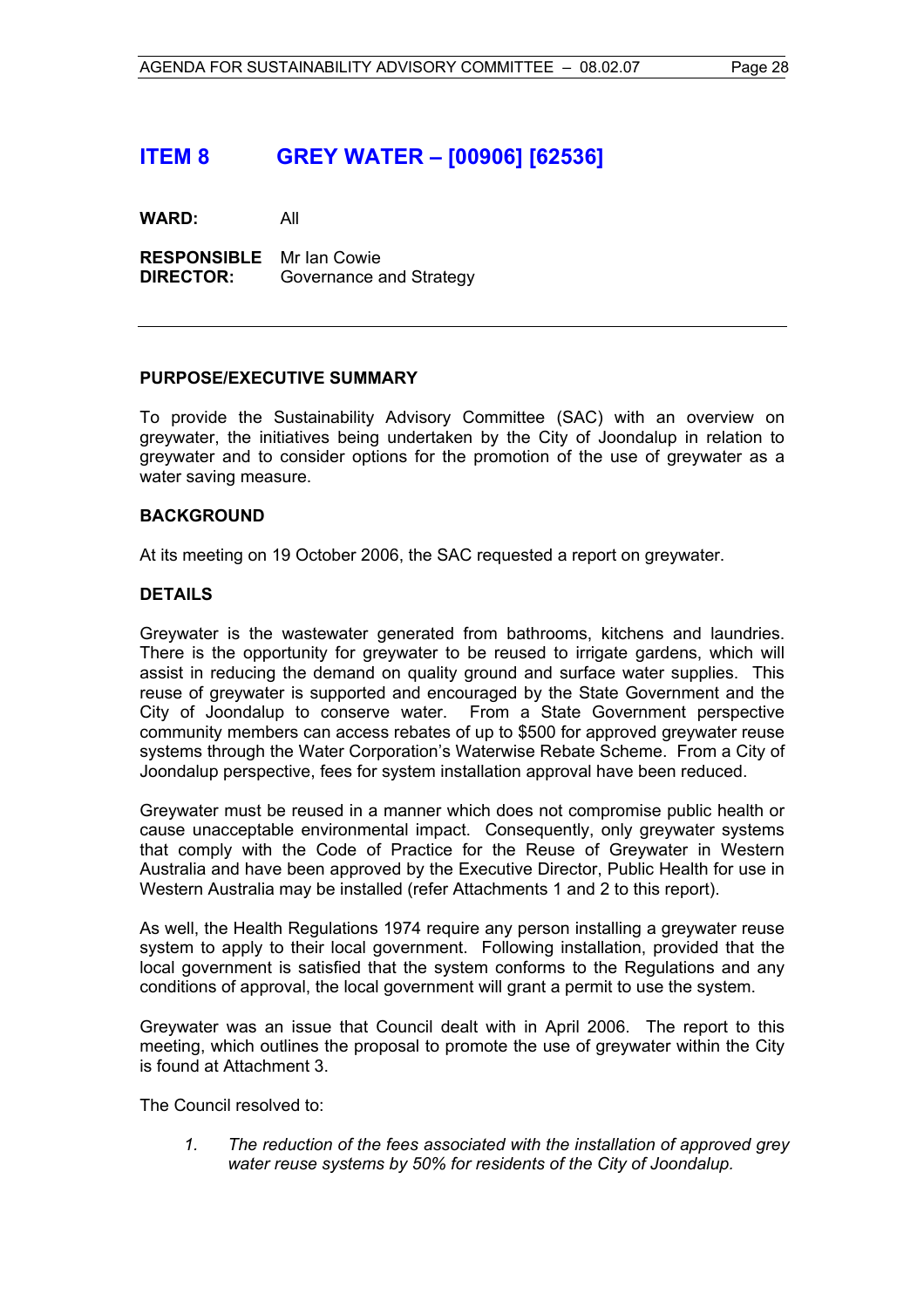*2. Raising community awareness and use of these systems by the production of brochures, fact sheets and media promotion campaigns.* 

The report outlined how the Council could contribute to supporting greywater usage through waiving the building application fees required for householders to install a greywater system. A fee of \$184 is prescribed under the Health Regulations for application and approval of these systems. As a result of Council's resolution, the fee for application and approval for City of Joondalup residents is now \$92.

An article appeared in the Wanneroo Community Times on 25 April 2006 advising that City of Joondalup residents and businesses were being encouraged to use greywater to irrigate gardens and of the reduced building approval fee being applied for new installations.

The City at the Great Garden's workshop held on 7 November 2006 promoted greywater reuse and the fee reduction available to residents. Fact sheets on the subject are a being developed and will be available on the City's website.

## **Possible Options to Consider**

#### **1. Further Fee Reduction**

The Committee could recommend to Council a further reduction in application and approval fees be offered to residents who choose to install an approved greywater system. It should be noted however, that as promotion of the fee reduction incentive currently in place is in its early stages, it is unknown as yet if a further reduction in fees will have a significant impact on the number of residents who participate in greywater reuse.

#### **2. Promotion and Education through Seminars**

The Committee could recommend Council consider new ways in which the City can best promote and educate the community about greywater reuse. For example, the City of Belmont does this through seminars to disseminate information to its community regarding information on the best greywater system for their residents. A recent seminar held by Belmont included a speaker from the City of Belmont who discussed Council and Health Department requirements and Dr Ross Mars from Greywater Reuse Systems.

#### **3. Subsidisation**

The Committee could recommend Council consider subsidising the cost of purchasing approved greywater systems for residents in conjunction with the one offered by the Water Corporation. The implications of such subsidisation would require further consideration if the Committee were to support this option in principle.

## **4. Legislation**

The Committee could recommend Council look at ways to enforce developers to install a greywater system in their new housing developments.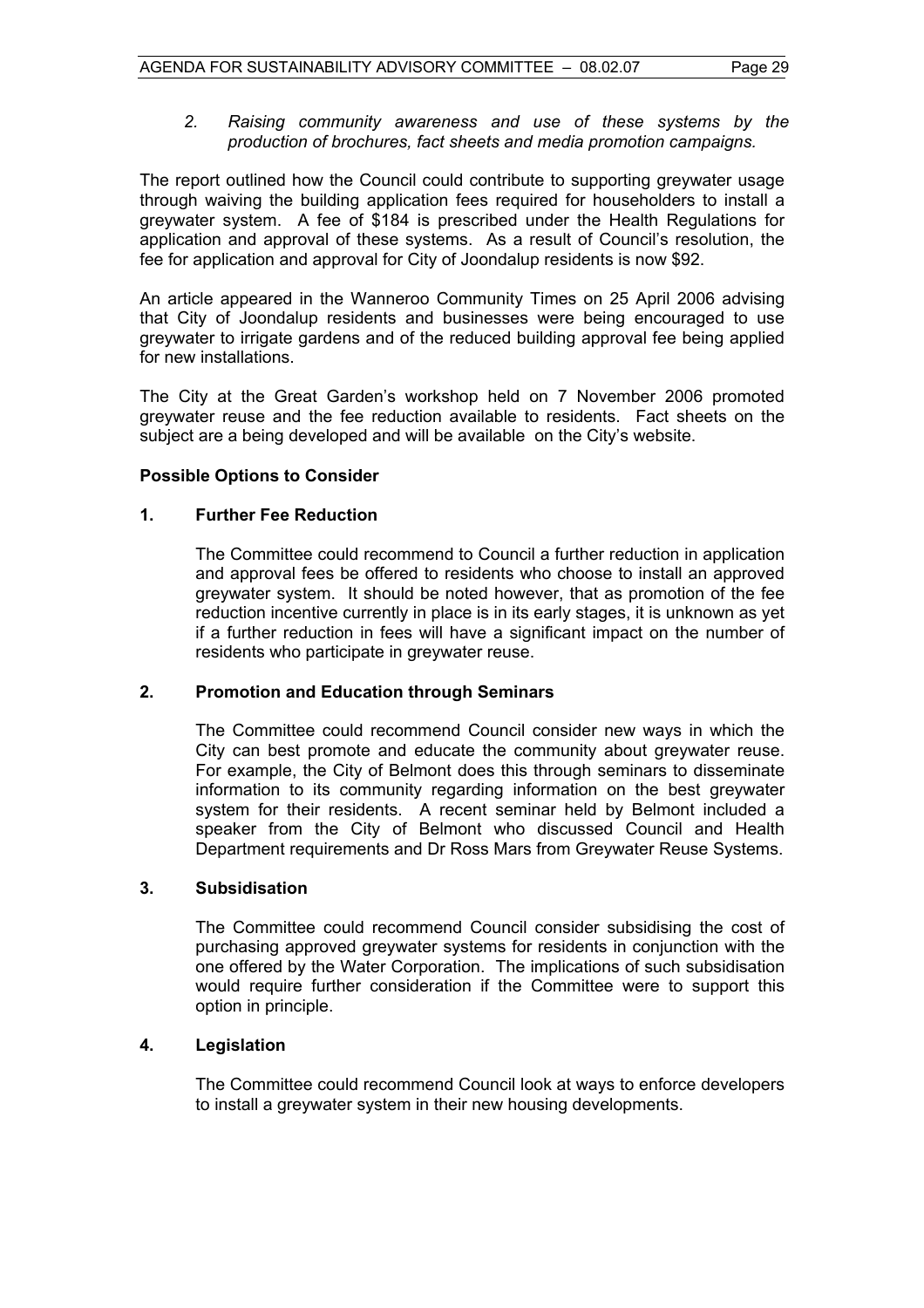It should be noted that should this be recommended, Council would need to take into account flood potential, exposure to slope, landform, potential runoff and upslope seepage, site drainage, fill, buffer distances and geology. Council would need to assess these features and determine if any would make the land unsuitable for greywater irrigation. Further, Joondalup has limited new subdivisional areas left which would limit the advantages of this option when compared to single metropolitan Councils.

## **5. Development of a Greywater Reuse Policy**

An option for the Committee could be to recommend to Council the development of a Greywater Reuse Policy.

The City of Manly (NSW) has developed a Greywater Reuse Policy (Attachment 4 refers).

The policy details advantages, risks, public health, environmental and maintenance issues associated with greywater as well as development requirements and uses of recycled/treated greywater.

Many of the options identified above would require further scoping if the Committee was interested in implementing them. However, with the recent decision to reduce the approval fee, it is recommended that greywater be promoted through community seminars in the first instance.

## **Link to Strategic Plan:**

| Outcome |  |  |  | The City of Joondalup is environmentally responsible in its activities. |
|---------|--|--|--|-------------------------------------------------------------------------|
|         |  |  |  |                                                                         |

- Objective : 2.1: To plan and manage our natural resources to ensure environmental sustainability.
- Strategies : 3.1.2: Further develop environmentally effective energy-efficient programs.

## **Legislation – Statutory Provisions:**

Not applicable.

#### **Risk Management considerations:**

Not applicable.

## **Financial/Budget Implications:**

Not applicable.

#### **Policy Implications:**

Not applicable.

## **Regional Significance:**

Not applicable.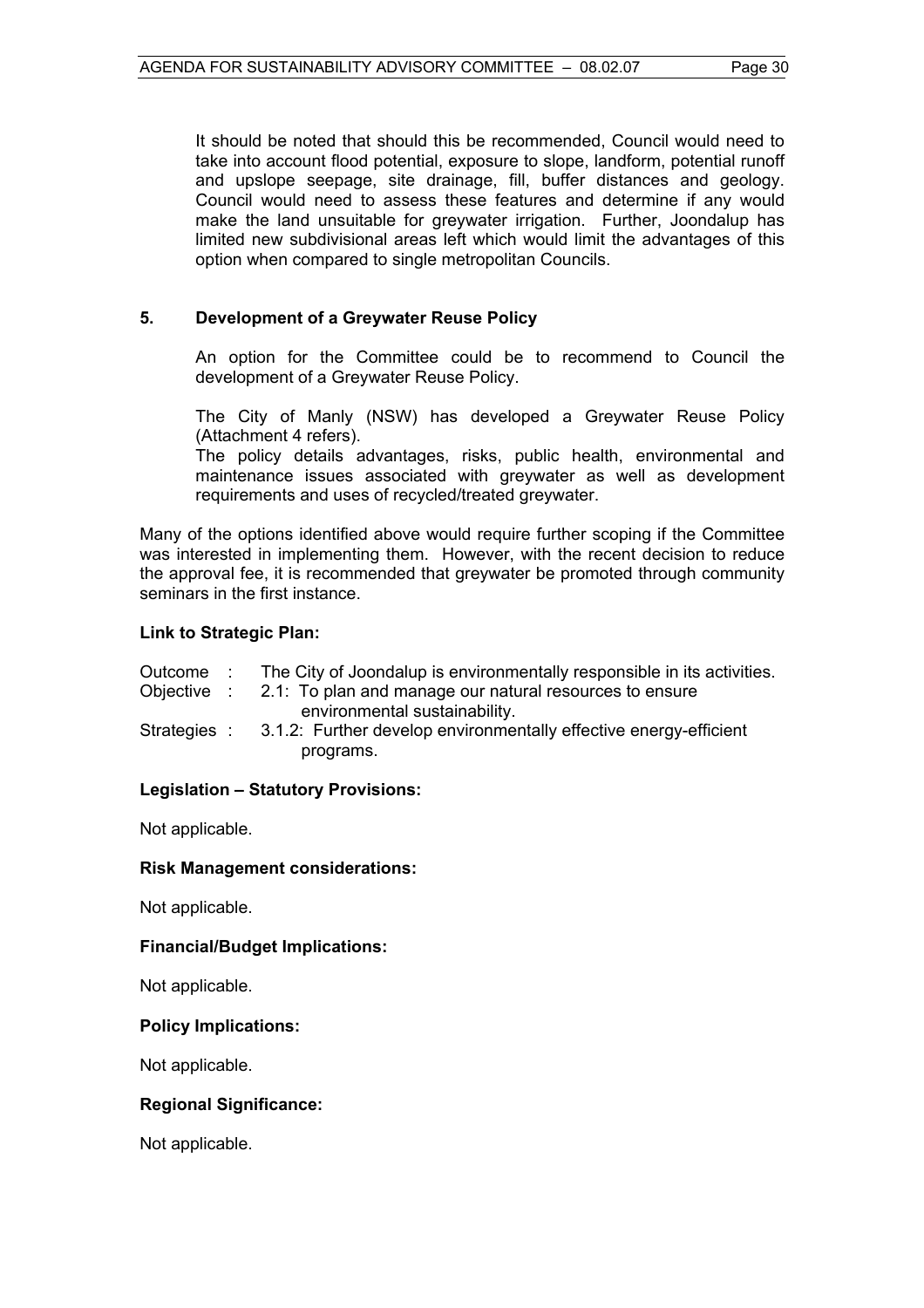### **Sustainability Implications:**

As water is one of our most previous resources, better management of water use and reuse can achieve improved future sustainability.

#### **Consultation:**

Not applicable.

#### **COMMENT**

Given that greywater use was launched and promoted at the Great Gardens Workshop in November 2006, it is considered necessary that ongoing promotion is maintained during 2007 onwards.

#### **ATTACHMENTS**

Attachment 1. Code of Practice for the Reuse of Greywater in Western Australia Attachment 2. Greywater Reuse Systems Approved by the Department of Health Attachment 3. Council Report CJ074-04/06 'Proposal to Promote the Use of

- Greywater within the City.
- Attachment 4. Manly Council Greywater Reuse Policy

#### **VOTING REQUIREMENTS**

Simple majority.

#### **RECOMMENDATION**

**That the Sustainability Advisory Committee:** 

- **1 NOTES the City's recent initiative of introducing a discount on fees for greywater systems;**
- **2 CONSIDERS the various options for encouraging the uptake of greywater systems as highlighted in this Report;**
- **3 SUPPORTS the concept of community seminars on greywater/rainwater tank opportunities.**

*Appendix 5 refers*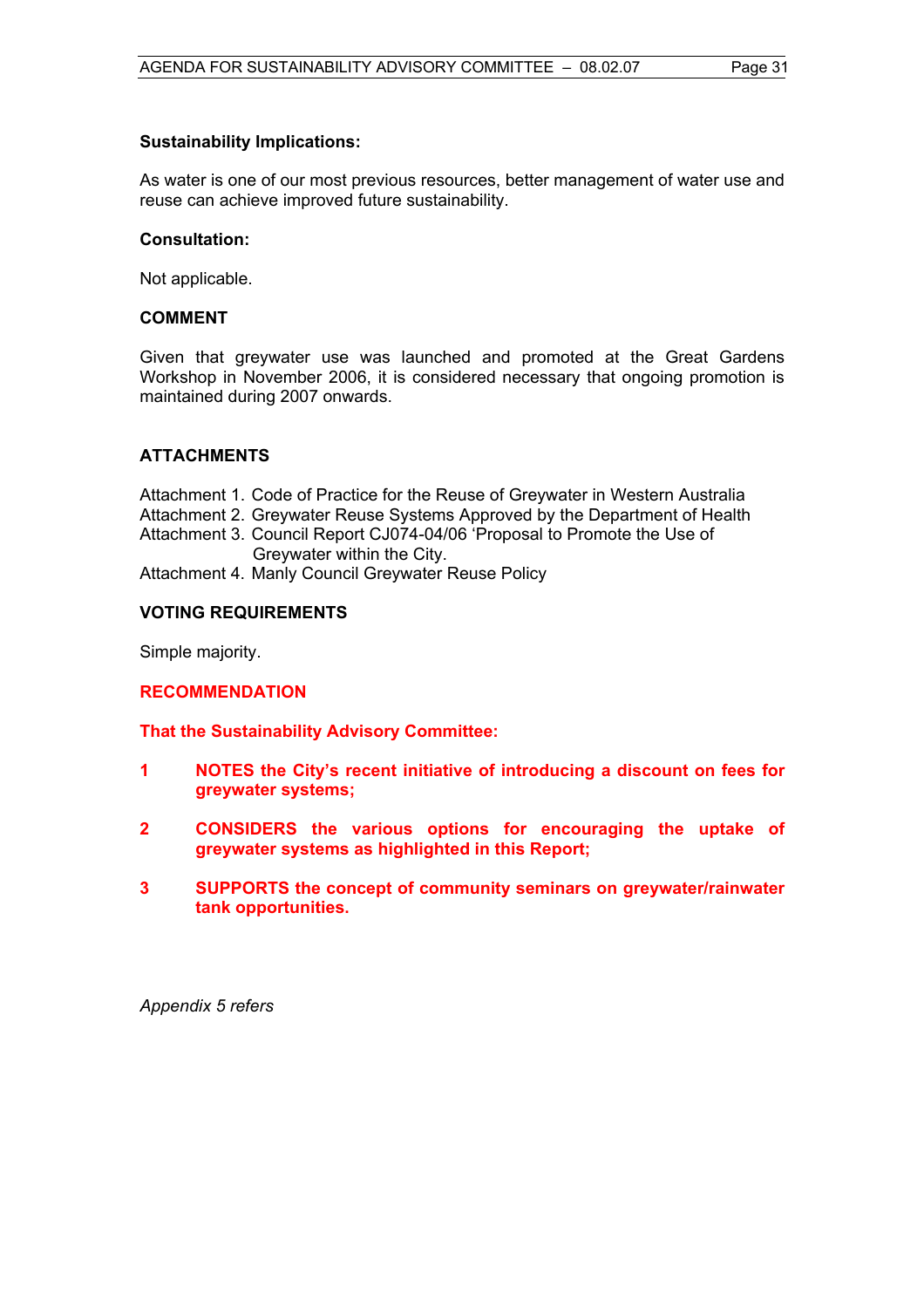## **ITEM 9 RAINWATER TANKS – [00906]**

**WARD:** All

**RESPONSIBLE** Mr Ian Cowie **DIRECTOR:** Governance and Strategy

#### **PURPOSE/EXECUTIVE SUMMARY**

To provide the Sustainability Advisory Committee (SAC) with an overview on rainwater tanks and initiatives being undertaken by the State Government and to consider options for encouraging greater use of rainwater tanks within the City of Joondalup.

#### **BACKGROUND**

At its meeting on 19 October 2006, the SAC requested a report on rainwater tanks. This matter was also considered by Council at its meeting on 12 December 2006 where it was resolved that:

- *1. The Chief Executive Officer seeks expression of interest from local suppliers to identify the cost per tank to provide rainwater tanks at discounted rates to the residents of the City of Joondalup and report back to Council on the results of the expressions of interest received;*
- *2. Council requests a report on the activities of other local authorities within Australia in relation to the supply of rainwater tanks, amongst others Goulburn Shire, NSW;*
- 3. *The information be referred to the Sustainability Advisory Committee for comment.*

#### **DETAILS**

Rainwater is a valuable natural resource that can be collected for household use. The use of domestic rainwater tanks is an established and relatively common practice within rural and remote areas of Australia. Within Western Australia, 11% of all households have a rainwater tank. However there has only been a 5% uptake within Perth metropolitan households (ABS).

Rainwater tanks now come in all shapes and sizes to suit the suburban home and watering the garden and washing the car with rainwater makes good environmental sense and minimises use of mains water. Greater water savings can occur if the tanks are connected to the cistern, washing machines and hot water systems.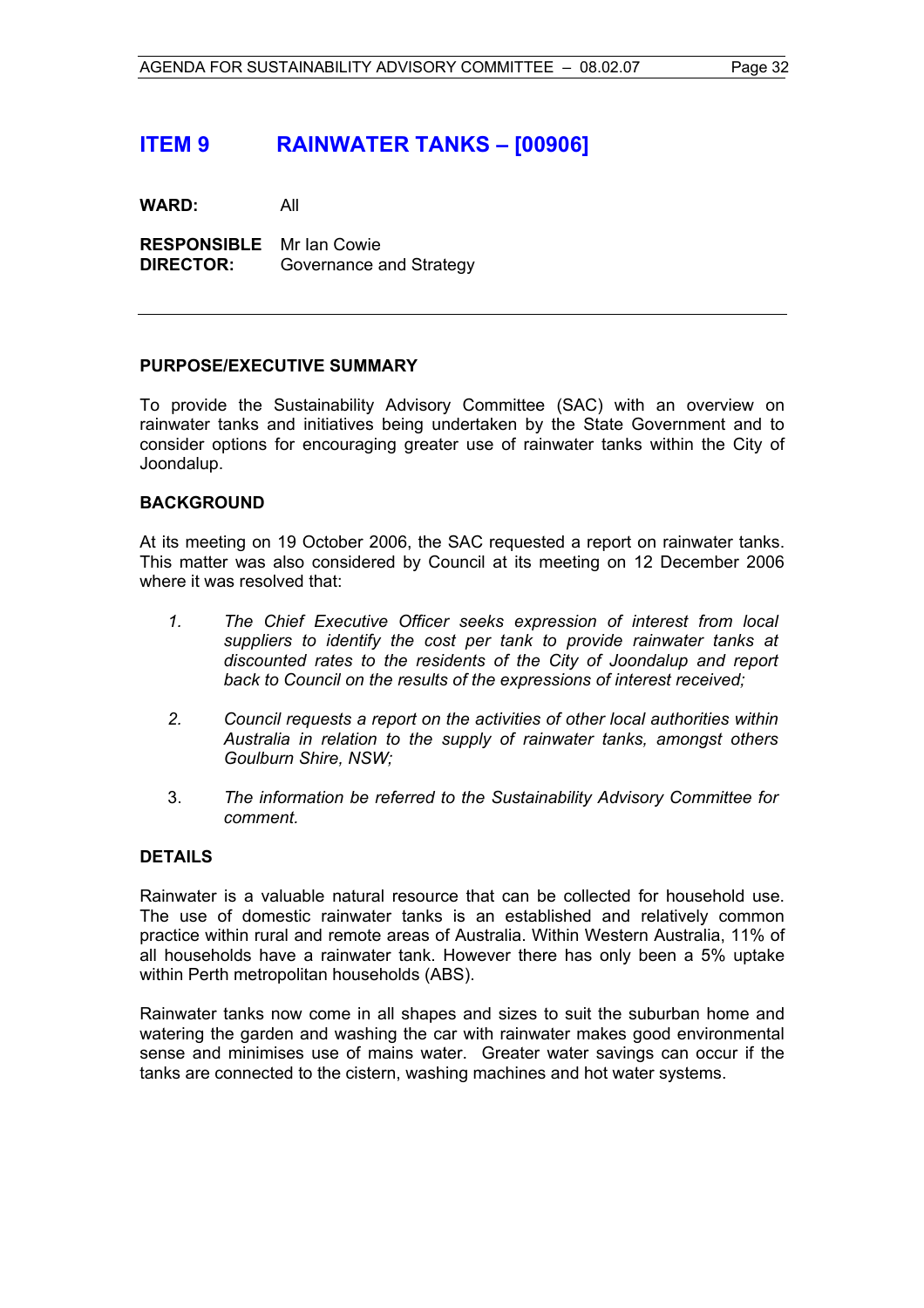The Health Department advises that the microbiological quality of rainwater collected in domestic tanks may be lower than that of many mains water supplies. The National Public Health Partnership also recommends that rainwater be used as a source for hot water services, bathing, laundry, toilet flushing, or gardening as these uses represent lower risks to public health than drinking water. Unless adequately treated, rainwater is not reliably safe to drink.

Irrespective of how tank rainwater is used, water quality is dependant on implementing a sensible maintenance program.

Attachments 1 and 2 provide greater detail about urban rainwater collection and rainwater tanks.

#### **Issues Considered:**

#### Advantages of Rainwater Tanks:

The Water Corporation advises the greatest advantage to suburban rain water tanks is that they raise constant awareness within the suburban community that water is a precious commodity and it also makes individuals feel that they are making a small contribution in their own right to sustainability of water in the future. Further, the Water Corporation advises that the most effective tanks to install are large capacity tanks that are connected to the plumbing for use in toilets, showers and washing machines. On average a single household toilet uses about 6 litres of water per flush and watering the garden for 15 minutes will consume about 500 litres of water.

#### **Disadvantages**

In areas with access to mains water supply there are two main disadvantages of installing a rainwater tank. The first is the financial cost associated with capital installation and ongoing maintenance. Further, the effectiveness of tanks is reliant on a large roof area that can collect recharge water effectively.

The second is the limited cost savings associated with installation. With respect to cost savings in water consumption, the Water Corporation advises that there are negligible savings as mains water is such a cheap commodity. For example if a householder invested in a small slimline tank of 600 litres the tank would be consumed by approximately 15 minutes of watering the garden. The actual cost of using 600 litres of mains water would be approximately 60 cents. After one garden water, the tank would be empty until a summer storm recharged the tank. Therefore there is a minimal return on investment that can be made from installing small tanks. If a large tank is installed of 50,000 litres this would equate to approximately a \$50 cost saving to the water bill for each time the tank was consumed and recharged. Over the course of a year if this water supply is connected to the plumbing there would be a more attractive dollars saving for the average householder.

The Water Corporation advises that for these two reasons it does not widely promote the use of rainwater tanks.

#### Local Suppliers of Rainwater Tanks

There are four manufacturers of rainwater tanks currently operating in Western Australia, two that have yards situated within the Perth metropolitan area.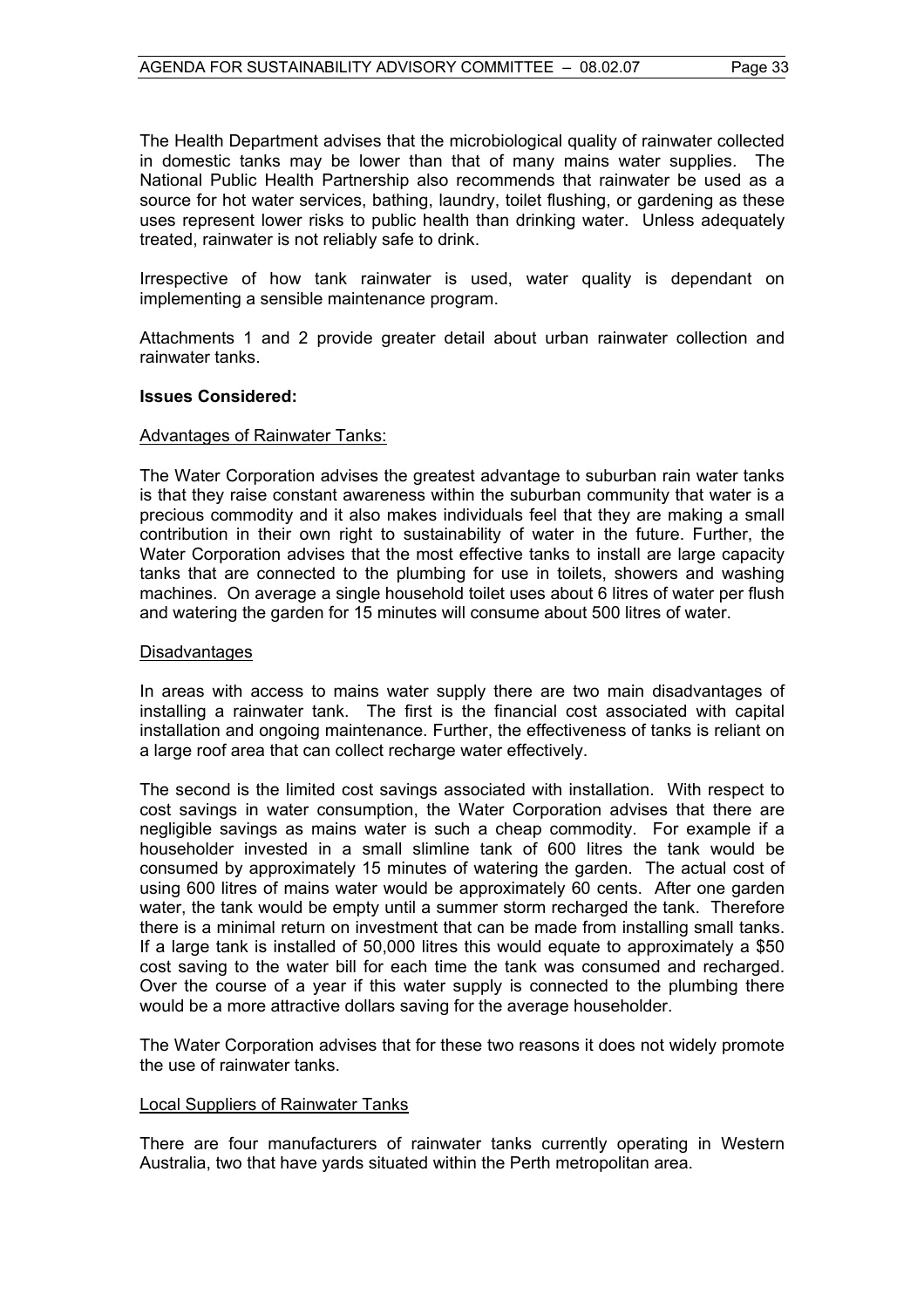Both manufacturers have expressed an interest in supplying their tanks to the residents of the City of Joondalup at a discounted rate. This would require further investigation following a Council resolution should the Council decide to develop a rainwater tank policy or provide rebates to residents.

Indicative costs from both suppliers are as follows: Bushy Products

| Tank Type      | <b>Capacity in Litres</b> | Cost          |
|----------------|---------------------------|---------------|
| Small Slimline | $510 - 620$               | \$470 - \$475 |
| Small Round    | $1,500 - 5,000$           | \$540 - \$915 |

West Coast Poly

| <b>Tank Type</b>      | <b>Capacity in Litres</b> | Cost          |
|-----------------------|---------------------------|---------------|
| <b>Smallest Round</b> | 720                       | \$429         |
| <b>Small Round</b>    | $1,500 - 2,500$           | \$682 - \$693 |

Both companies manufacture larger rainwater tanks to 48,000 litres where the prices range from \$1,175 for a 11,000 litre tank to \$5,975 for a 48,000 litre tank. These rainwater tanks are generally manufactured for the rural areas.

#### Incentives Offered by the State Government

The Water Corporation offers a rebate scheme as follows which is due to end at 30 June 2007:

| <b>Tank Capacity</b>                                | Rebate                  |
|-----------------------------------------------------|-------------------------|
| 600 litres or greater unplumbed                     | \$50                    |
| 2000 litres or greater and plumbed in by a licenced | 50% or up to \$500      |
| plumber for cistern/washing machine use             | whichever is the lesser |

#### Building Approval Requirements

The City of Joondalup does not require a building or planning application for the installation of a rainwater tank, unless there are planning implications such as one being installed too close to the property's boundary. There is a building approval requirement to supply potable water (scheme) to houses but if an owner/occupier wishes to use a rainwater tank to re-supply their cistern, they can do this without the City's approval.

#### What Other Councils are Doing

#### **Wungong Urban Waters**

It was announced during October 2006 that a new housing development – the Wungong Urban Waters project, near Armadale will require all new dwellings to install rainwater tanks as part of the building/planning approval process. The Armadale Redevelopment Authority will manage the development and State Government expects the homes will use 75% less scheme water than a normal Perth household.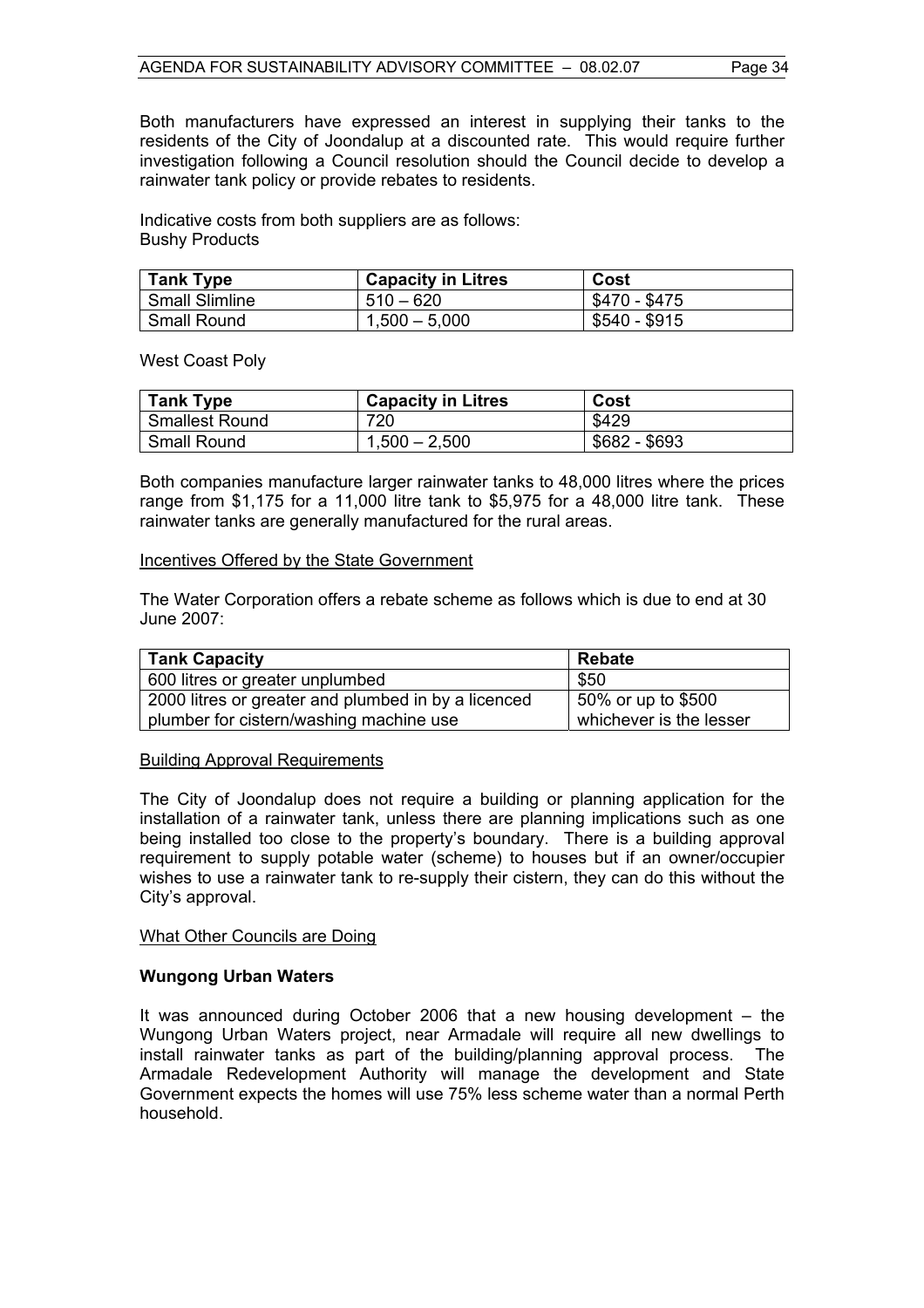#### **Huon Valley Council**

The Huon Valley Council in Tasmania introduced in July 2006, a policy approach which will mandate the installation of a rainwater tank for each new dwelling constructed on a building lot within a water district. The 'Urban Rainwater Tank - New Development Policy' requires installation of a minimum 2,000-litre size rainwater tank and will now form part of any building permit authorising construction of new dwellings in the Huon Valley. It also requires developers to provide a site-specific analysis, identifying optimum tank size to meet both internal and external demands (Attachment 3 refers).

#### **Goulburn Mulwaree Council**

The Goulburn Mulwaree Council in New South Wales has introduced a policy to encourage all existing development to install tanks to supplement their water supply (Attachment 4 refers). A rebate of \$200 - \$500 is available for tanks purchased locally with a minimum tank size of 1,500 litres required in order to be eligible for a rebate. The Council also provides a rebate for rainwater tanks that are plumbed into the cistern or washing machine. The policy is rigorous in its application and may have unforeseeable consequences for urban lifestyle given it has been developed for a small rural settings. The policy covers issues such as cross connection with the potable water supply and maintenance to prevent potential mosquito breeding problems.

#### **Options to Consider**

A number options of exist for the Committee to consider which include:

1. Legislative or Policy Approach

The City of Joondalup could apply legislative directives through its Town Planning Scheme for new developments to install rainwater tanks, as is the case in the Town of Armadale. The City could develop a policy for the purpose of encouraging rainwater tanks in all new developments, somewhat similar to Huon Valley. However, the policy option would not be as effective as a legislative requirement.

- 2. Subsidies or Rebate Approach
	- The City of Joondalup could specifically subsidise the cost of installing rainwater tanks for City residents for encouraging use of rainwater as is done by the Water Corporation.
	- The City could work with local suppliers to negotiate a special discount from specific suppliers on behalf of residents. In effect, the City would be acting as a broker to reduce retail prices to City residents.
	- The City could grant rebates on the rates of City residents who install rainwater tanks.
- 3. Awareness Raising and Promotional Activities
	- Ongoing advertising on the importance of conserving water in Council related publications such as Community News and Council News.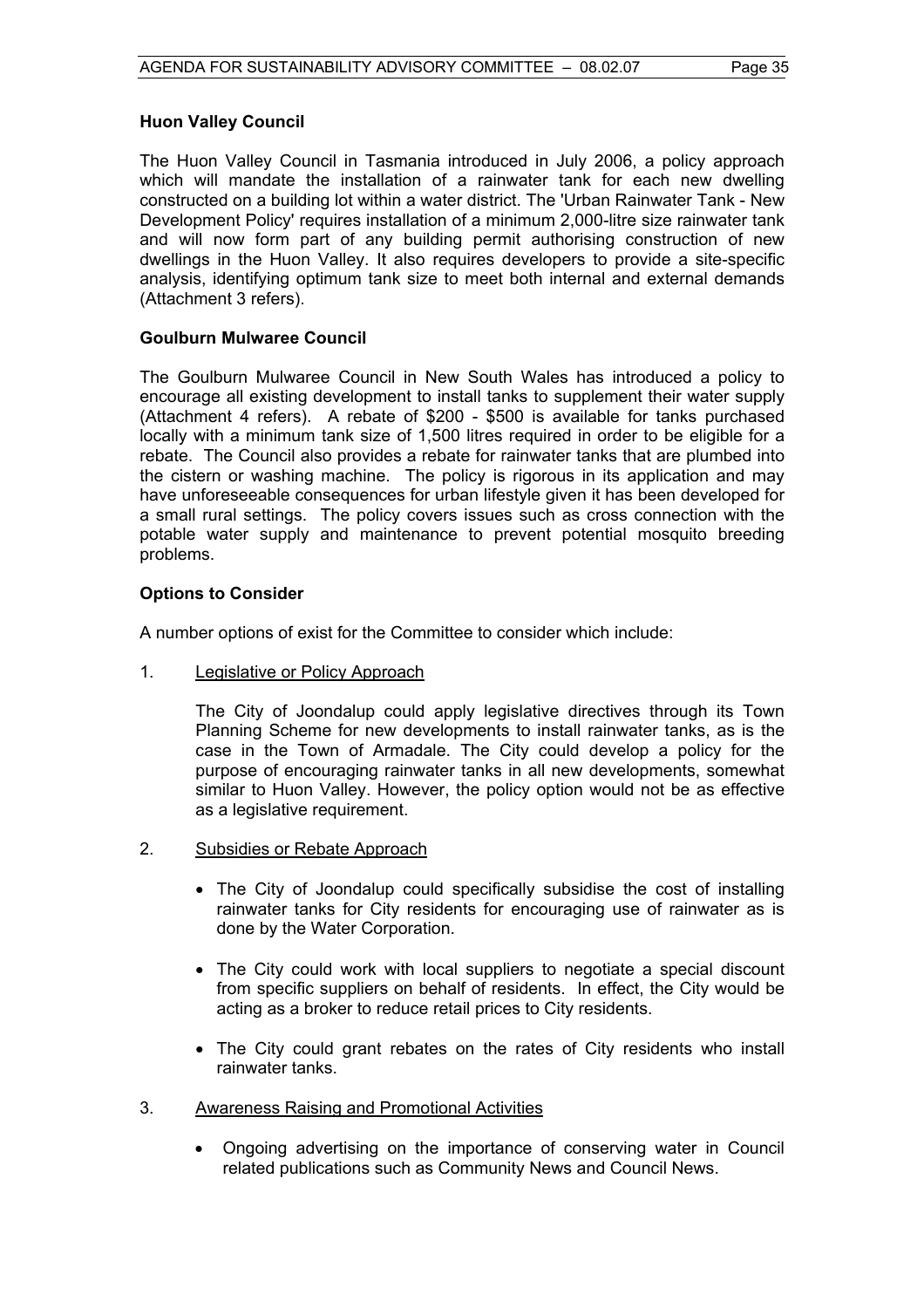- Information on rainwater tanks included in community education packs that are sent to new residents to the City.
- Provide community seminars/workshops held in conjunction with information on greywater, to disseminate information to the community on improved water usage ideas.
- Information and fact sheets on rainwater tanks and improved water usage ideas be placed on the City's website.

Should the Committee wish to pursue options which fall within the legislative or policy approach and the subsides and rebate approach, further work will be required to scope up the options. However awareness raising and promotional activities can be undertaken fairly easily and it is recommended that the City look to implement community seminars on greywater/rainwater tanks and advertise the importance of conserving water in a forthcoming community publication.

#### **Link to Strategic Plan:**

- Outcome : The City of Joondalup is environmentally responsible in its activities.
- Objective : 2.1: To plan and manage our natural resources to ensure environmental sustainability.
- Strategies : 2.1.2: Further develop environmentally effective energy-efficient programs.

#### **Legislation – Statutory Provisions:**

Not applicable.

#### **Risk Management considerations:**

Ensuring good water quality depends on correct design, installation and sensible maintenance of the rainwater tank and catchment area. Regular maintenance such as checking and cleaning gutters is required. Health risks can arise such as the tank becoming a breeding site for mosquitoes that may carry serious diseases if regular maintenance is not carried out.

Research indicates that economic studies have shown that installation of rainwater tanks is an expensive form of conservation and may not repay the capital in the lifetime of the tanks, though their use may heighten awareness of the value of the need to conserve it (Australian Academy of Technological Sciences and Engineering – 'Water the Australian Dilemma').

#### **Financial/Budget Implications:**

Not applicable.

#### **Policy Implications:**

Not applicable.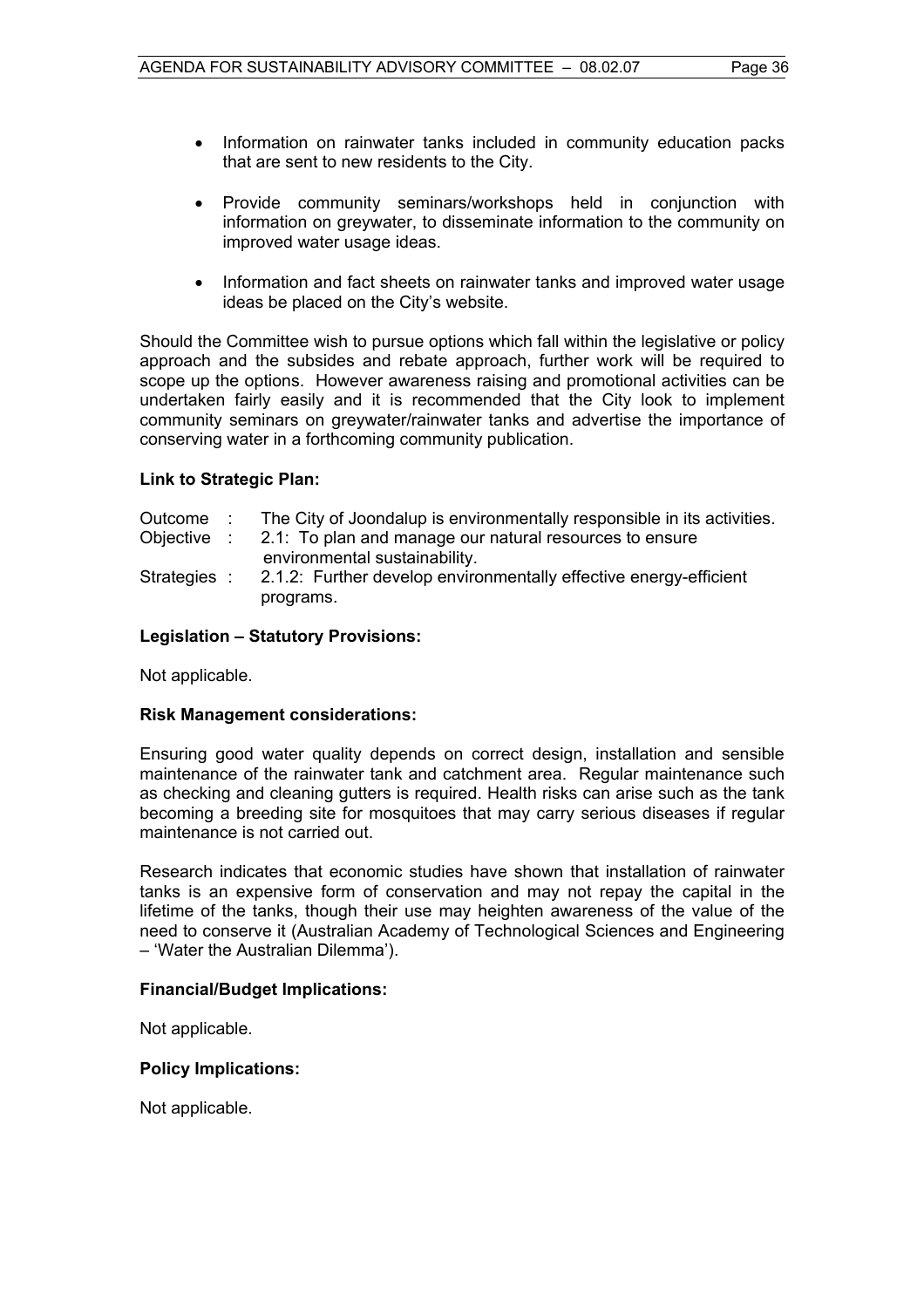#### **Regional Significance:**

Not applicable.

#### **Sustainability Implications:**

As water is one of our most previous resources, better management of water use and reuse can achieve improved future sustainability.

#### **Consultation:**

Not applicable.

#### **COMMENT**

The City's Health and Environmental Services currently provide bacterial rainwater testing to residents for a fee of \$36. If a rainwater tank is protected from mosquito breeding and properly maintained, testing is not viewed as an ongoing necessary requirement. Drinking from rainwater tanks is discouraged.

#### **ATTACHMENTS**

| Attachment 1. Department of Health 'Urban Rainwater Collection' brochure |  |  |  |  |  |
|--------------------------------------------------------------------------|--|--|--|--|--|
|--------------------------------------------------------------------------|--|--|--|--|--|

- Attachment 2. National Public Health Partnership 'Guidance on Use of Rainwater Tanks' brochure
- Attachment 3. Huon Valley Council Rainwater Tanks Council Policy
- Attachment 4. Gouldburn Mulwaree Council Rainwater Tank Policy

## **VOTING REQUIREMENTS**

Simple majority.

#### **RECOMMENDATION**

**That the Sustainability Advisory Committee:** 

- **1 NOTES the report on rainwater tanks and CONSIDERS the various options for encouraging the uptake of rainwater tanks;**
- **2 SUPPORTS the concept of community seminars on greywater/rainwater opportunities and the advertising of the importance of conserving water in a forthcoming community publication.**

*Appendix 6 refers*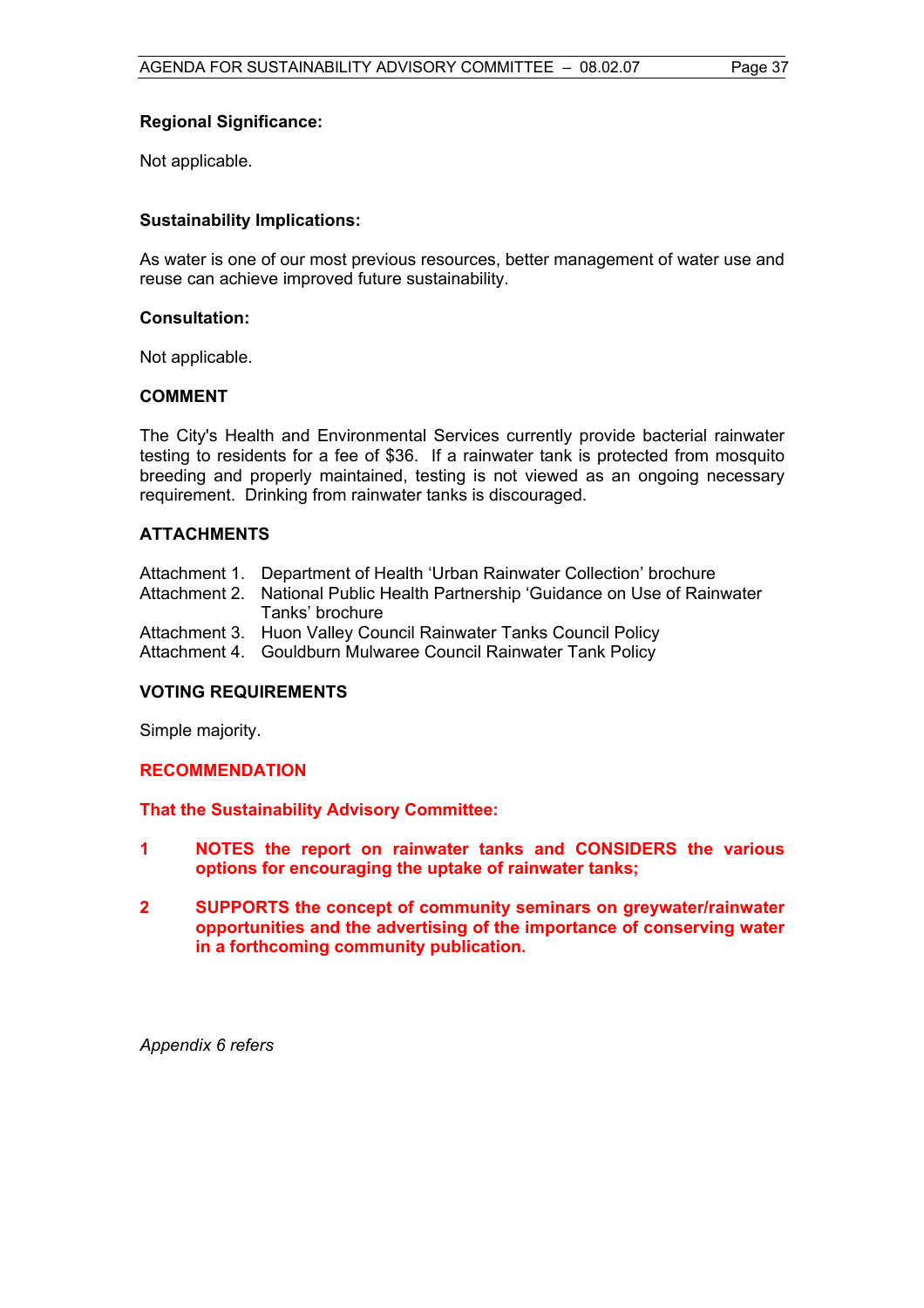## **ITEM 10 CITIES FOR CLIMATE PROTECTION AUSTRALIA MEASURES EVALUATION REPORT 2006 – [00906] [59091]**

**WARD:** All

**RESPONSIBLE** Mr Ian Cowie **DIRECTOR:** Governance and Strategy

#### **PURPOSE**

To notify the Sustainability Advisory Committee (SAC) of the results of the Cities for Climate Protection<sup>™</sup> (CCP) Australian Measures Evaluation.

#### **EXECUTIVE SUMMARY**

The City of Joondalup has been participating in the Cities for Climate Protection CCP program for over six years and has been awarded the Milestone 5 stage of the CCP program.

The City has received its Measures Evaluation Report for 2006 which depicts its new and ongoing abatement (in tonnes CO2e) for 2005/06 (Attachment 1 refers).

#### **BACKGROUND**

The City of Joondalup formally joined the CCP program on 30 October 1999. The CCP program is administered by the International Council for Local Environmental Initiatives (ICLEI) in collaboration with the Australian Greenhouse Office. The program is designed to assist local governments and their communities to reduce their greenhouse gas emissions via monitoring and assessing environmentally sustainable initiatives.

#### **DETAILS**

The CCP program enlists cities internationally to adopt policies and implement measures to achieve quantifiable reductions in local greenhouse gas emissions, improve air quality, and enhance urban livability and sustainability. More than 650 local governments worldwide participate in the CCP, integrating climate change mitigation into their decision-making processes. 212 local governments within Australia participate in the program - representing 82% of Australia's local government population.

In addition to the national evaluation report, the City has received its own measures profile for 2006 (Attachment 2 refers). This shows that Joondalup's reported abatement in 2005/06 was almost 10% of the State's abatement at 52,177 tonnes  $CO<sub>2</sub>e$ . The City is currently working towards its 2006/07 goal and abatement will be measured again in June 2007.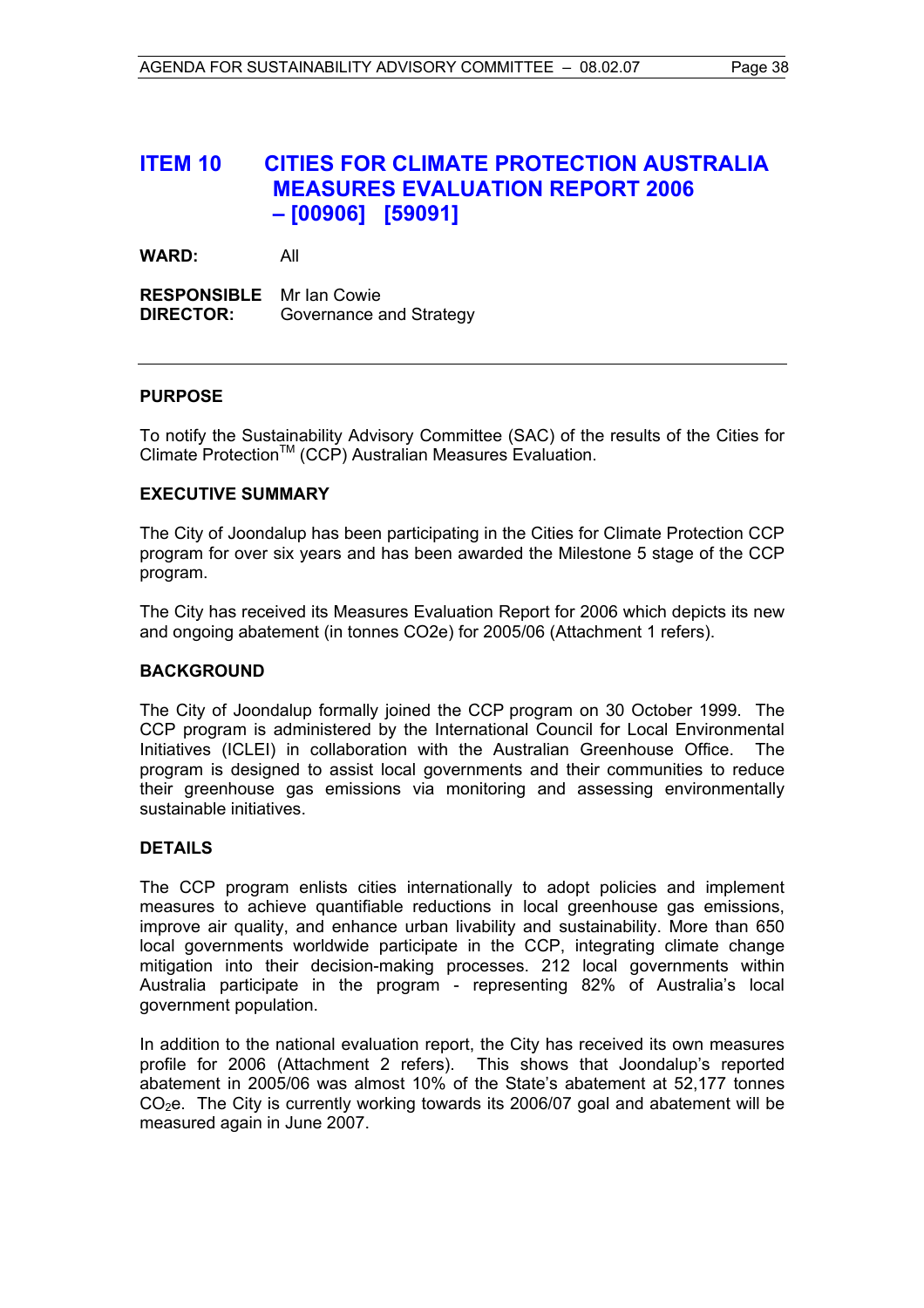#### **Issues Considered:**

Not applicable.

#### **Link to Strategic Plan:**

Key Focus Area (2) Caring for the Environment

- Outcome : The City of Joondalup is environmentally responsible in its activities.
- Objective : 2.1: To plan and manage our natural resources to ensure environmental sustainability.

Outcome : The City of Joondalup efficiently and effectively manages waste.

Objective : 2.2: To manage waste effectively and efficiently in alignment with environmentally sustainable principles.

#### **Legislation – Statutory Provisions:**

Not applicable.

## **Risk Management considerations:**

Not applicable.

#### **Financial/Budget Implications:**

Not applicable.

#### **Policy Implications:**

Not applicable.

#### **Regional Significance:**

Participation in the CCP program has a positive regional impact with the City identifiable by community members, other government sectors and businesses as a Council making a commitment to sustainable initiatives.

#### **Sustainability Implications:**

Through the CCP program the City has met and will continue to meet its sustainability focus, environmentally, socially and economically.

#### **Consultation:**

Not applicable.

#### **COMMENT**

The City managed to achieve a reduction in greenhouse gas emissions despite population and infrastructure growth.

Highlighting the City's energy efficiency achievements through the CCP program enhances the City's profile as a council actually undertaking environmentally sustainable measures.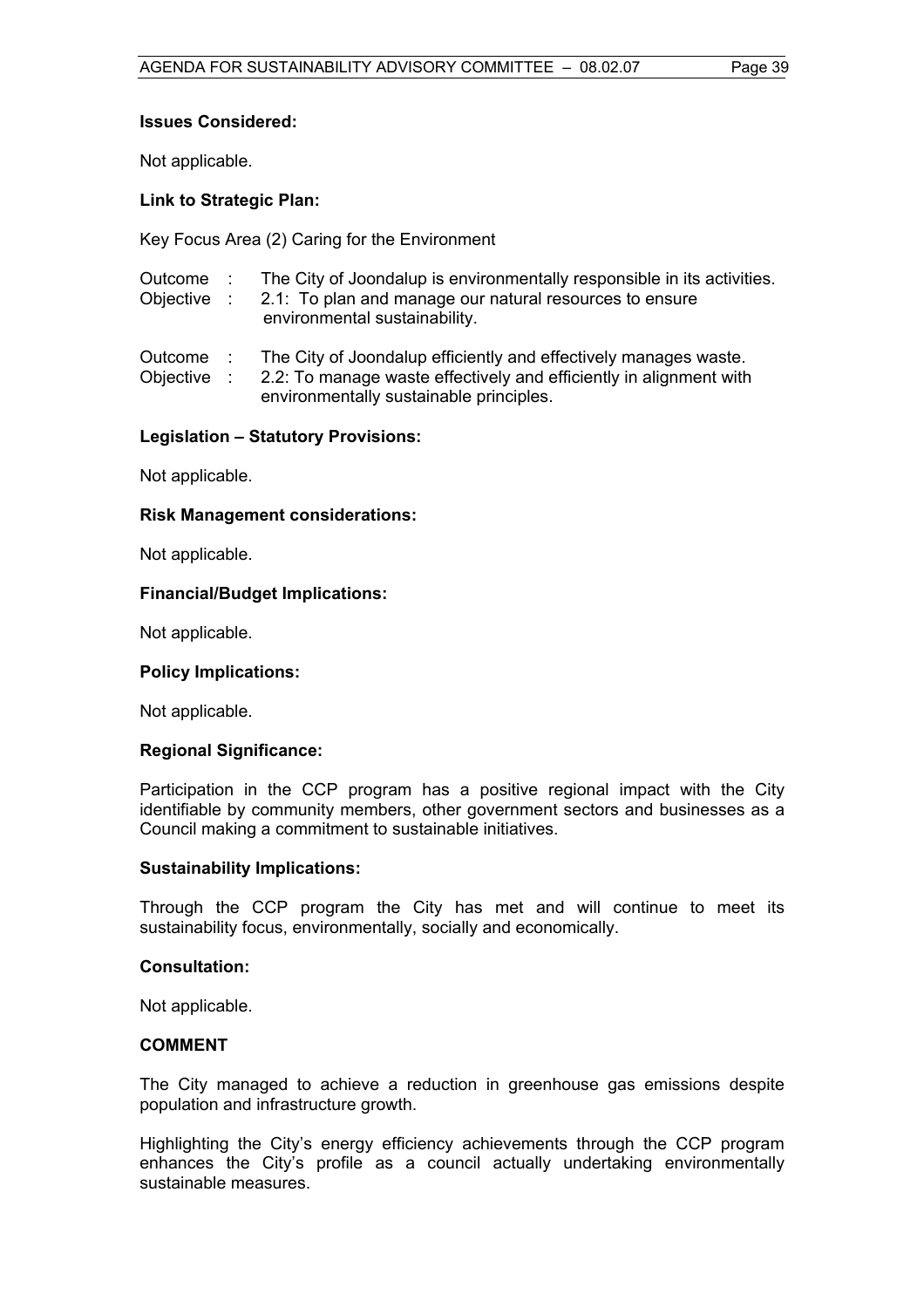## **ATTACHMENTS**

Attachment 1. CCP Australia Measures Evaluation Report 2006 Attachment 2. Measures Profile for City of Joondalup

## **VOTING REQUIREMENTS**

Simple majority.

### **RECOMMENDATION**

**That the Sustainability Advisory Committee NOTES the results of the Cities for Climate Protection Australia Measures Evaluation.** 

*Appendix 7 refers*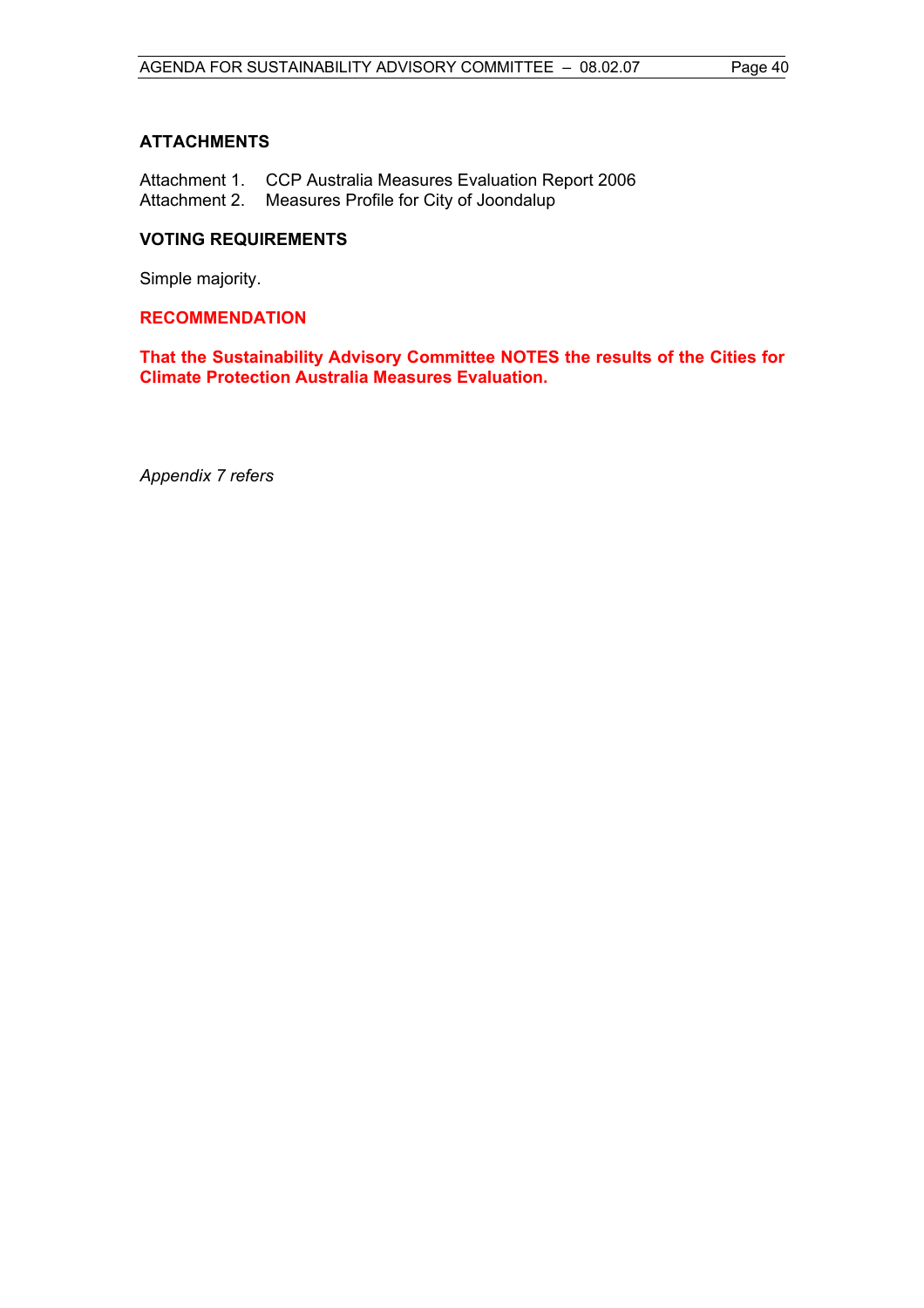

# **APPENDICES FOR AGENDA OF SUSTAINABILITY ADVISORY COMMITTEE**

| <b>ITEM</b>       |                                                                    | TITLE                                                                                                                                        | <b>APPENDIX</b> | <b>PAGE</b> |
|-------------------|--------------------------------------------------------------------|----------------------------------------------------------------------------------------------------------------------------------------------|-----------------|-------------|
| Item <sub>2</sub> | <b>Response to WALGA's Systemic</b><br><b>Sustainability Study</b> | 1                                                                                                                                            |                 |             |
|                   | Attachment 1                                                       | Response to WALGA's Systemic<br><b>Sustainability Study</b>                                                                                  |                 | 1           |
| Item <sub>3</sub> | of Council                                                         | <b>Response to Review of Advisory Committees</b>                                                                                             | $\overline{2}$  |             |
|                   | Attachment 1                                                       | Council Report CJ 174 - 10/06                                                                                                                |                 | 8           |
| Item <sub>4</sub> |                                                                    | <b>Exxonmobil - Australia's Energy Future</b>                                                                                                | 3               |             |
|                   | Attachment 1                                                       | <b>Presentation by Mark Nolan</b><br>Chairman ExxonMobile                                                                                    |                 | 14          |
|                   | Attachment 2                                                       | ExxonMobil Report -<br>Tomorrow's Energy: A<br>Perspective on Energy Trends,<br>Greenhouse Gas Emissions and<br><b>Future Energy Options</b> |                 | 25          |
| Item 7            |                                                                    | <b>Water Grants Available for 2007</b>                                                                                                       | $\overline{4}$  | 49          |
|                   | Attachment 1                                                       | Water Grants for 2007                                                                                                                        |                 |             |
| Item <sub>8</sub> | <b>Grey Water</b>                                                  |                                                                                                                                              | 5               |             |
|                   | Attachment 1                                                       | Code of Practice for the Reuse<br>of Greywater in Western<br>Australia                                                                       |                 | 56          |
|                   | <b>Attachment 2</b>                                                | <b>Greywater Reuse Systems</b><br>Approved by the Department of<br>Health                                                                    |                 | 118         |
|                   | Attachment 3                                                       | Council Report CJ074-04/06<br>'Proposal to Promote the Use of<br>Greywater within the City of<br>Joondalup                                   |                 | 120         |
|                   | Attachment 4                                                       | Manly Council Greywater Reuse<br>Policy                                                                                                      |                 | 132         |